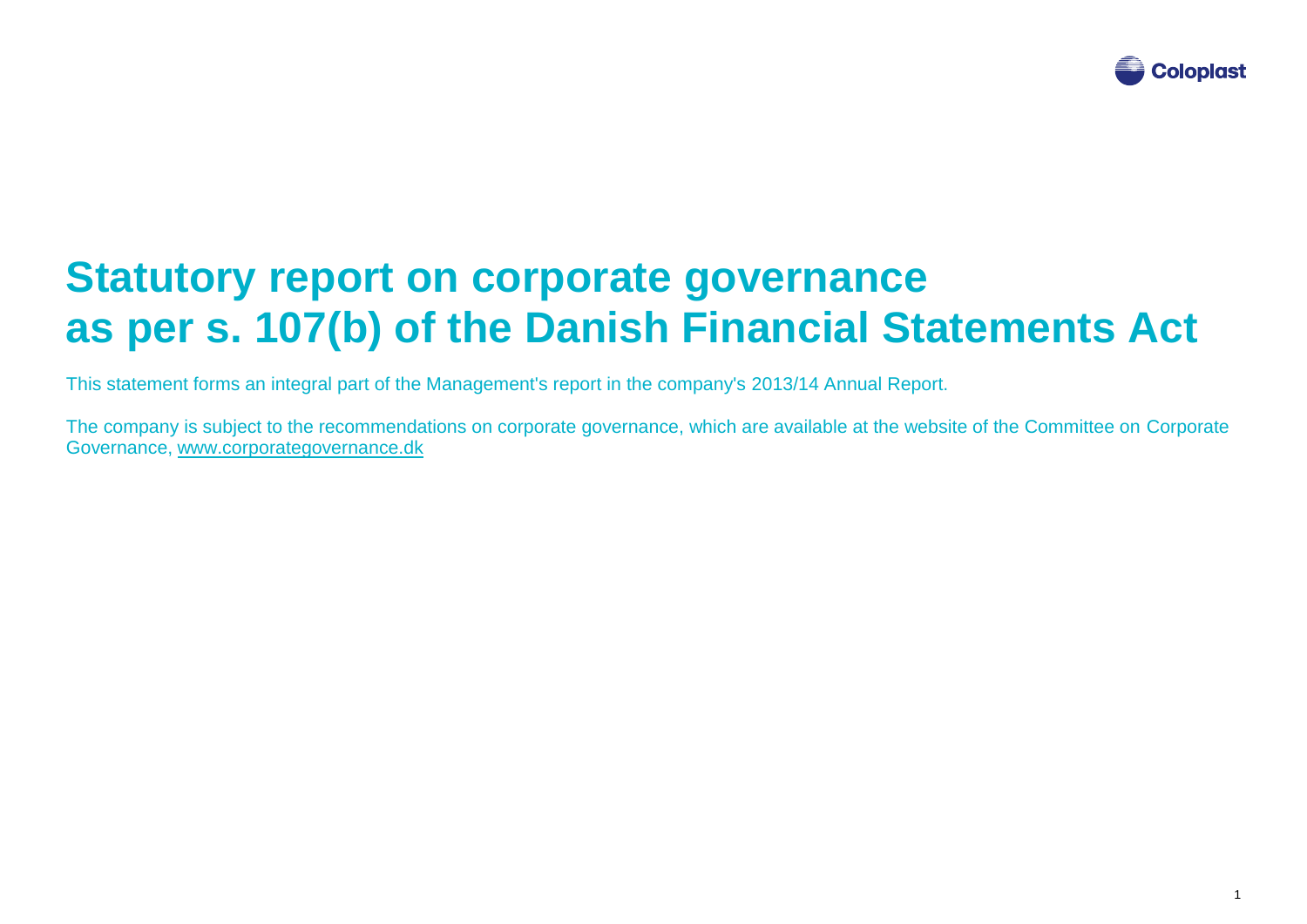

## **Code of corporate governance**

| <b>Recommendation</b>                                                                                                                                                                                                                                    | <b>The</b><br>company<br><b>complies</b> | The company<br>partly<br>complies | The company<br>does not<br>comply | Reasons for part compliance/non-compliance with the<br>recommendation                                                                                                                                                                                                                                                                                                                                                                                                                                                                                                                                                                                                                                                                                                                                                                                                                                                                                            |
|----------------------------------------------------------------------------------------------------------------------------------------------------------------------------------------------------------------------------------------------------------|------------------------------------------|-----------------------------------|-----------------------------------|------------------------------------------------------------------------------------------------------------------------------------------------------------------------------------------------------------------------------------------------------------------------------------------------------------------------------------------------------------------------------------------------------------------------------------------------------------------------------------------------------------------------------------------------------------------------------------------------------------------------------------------------------------------------------------------------------------------------------------------------------------------------------------------------------------------------------------------------------------------------------------------------------------------------------------------------------------------|
| 1. Communication and interaction by the company with its investors and other stakeholders                                                                                                                                                                |                                          |                                   |                                   |                                                                                                                                                                                                                                                                                                                                                                                                                                                                                                                                                                                                                                                                                                                                                                                                                                                                                                                                                                  |
| 1.1. Dialogue between company, shareholders and other stakeholders                                                                                                                                                                                       |                                          |                                   |                                   |                                                                                                                                                                                                                                                                                                                                                                                                                                                                                                                                                                                                                                                                                                                                                                                                                                                                                                                                                                  |
| 1.1.1. The Committee recommends that the board of directors<br>ensure ongoing dialogue between the company and its<br>shareholders in order for the shareholders to gain relevant<br>insight into the company's potential and policies, and in order for | $\times$                                 |                                   |                                   | Coloplast communicates with its shareholders by telephone, email,<br>through annual reporting, company announcements, the corporate<br>website, at general meetings and investor meetings which may be<br>face-to-face or by telephone.                                                                                                                                                                                                                                                                                                                                                                                                                                                                                                                                                                                                                                                                                                                          |
| the board of directors to be aware of the shareholders' views,                                                                                                                                                                                           |                                          |                                   |                                   | General meetings are broadcast by webcast.                                                                                                                                                                                                                                                                                                                                                                                                                                                                                                                                                                                                                                                                                                                                                                                                                                                                                                                       |
| interests and opinions on the company.                                                                                                                                                                                                                   |                                          |                                   |                                   | We follow the technological advances and have considered holding<br>partially electronic general meetings. At the present time, however,<br>we do not consider doing so to be relevant.                                                                                                                                                                                                                                                                                                                                                                                                                                                                                                                                                                                                                                                                                                                                                                          |
|                                                                                                                                                                                                                                                          |                                          |                                   |                                   | A policy has been established for the communication of information<br>to shareholders and investors. According to this policy, the<br>Executive Management and the Investor Relations team are<br>responsible for the flow of information pursuant to guidelines agreed<br>with the Board of Directors. The communication of information<br>complies with the rules laid down by Nasdaq Copenhagen<br>comprising:                                                                                                                                                                                                                                                                                                                                                                                                                                                                                                                                                |
|                                                                                                                                                                                                                                                          |                                          |                                   |                                   | Full-year and interim financial statements and the annual report<br>$\bullet$<br>Replies to inquiries from equity analysts, investors and<br>$\bullet$<br>shareholders<br>Site visits by investors and equity analysts<br>٠<br>Presentations to Danish and foreign investors<br>۰<br>Capital markets days for analysts and investors<br>$\bullet$<br>Conference calls in connection with the release of financial<br>$\bullet$<br>statements<br>Investor relations section on the Coloplast corporate website.<br>٠<br>Information<br>Coloplast has defined a general communication policy as well as a<br>number of other policies relating to the company's stakeholders.<br>The company complies with the rules laid down by Nasdaq<br>Copenhagen regarding companies' duty to disclose information<br>through company announcements, interim financial statements and<br>annual reports.<br>The consolidated financial statements are presented on a regular |
|                                                                                                                                                                                                                                                          |                                          |                                   |                                   | basis to analysts, investors and the press. The management takes<br>part in a number of meetings about the Group's financial statements                                                                                                                                                                                                                                                                                                                                                                                                                                                                                                                                                                                                                                                                                                                                                                                                                          |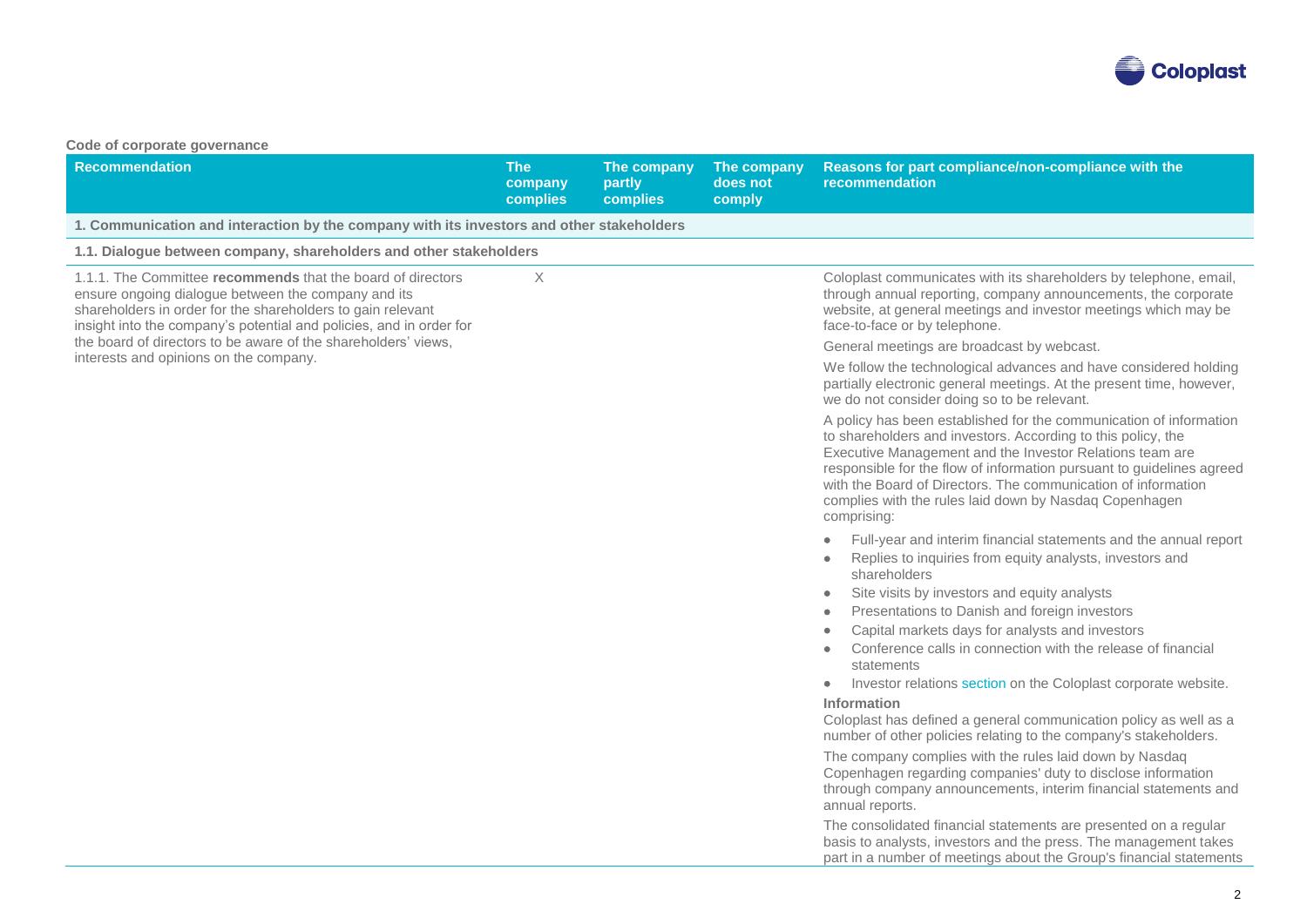

| <b>Recommendation</b>                                                                                                                                                                 | <b>The</b><br>company<br>complies | The company<br>partly<br>complies | The company<br>does not<br>comply | Reasons for part compliance/non-compliance with the<br>recommendation                                                                                                                                                                                                                                                                                                                                                                                      |
|---------------------------------------------------------------------------------------------------------------------------------------------------------------------------------------|-----------------------------------|-----------------------------------|-----------------------------------|------------------------------------------------------------------------------------------------------------------------------------------------------------------------------------------------------------------------------------------------------------------------------------------------------------------------------------------------------------------------------------------------------------------------------------------------------------|
|                                                                                                                                                                                       |                                   |                                   |                                   | with its stakeholders, primarily employees, shareholders and<br>analysts.                                                                                                                                                                                                                                                                                                                                                                                  |
|                                                                                                                                                                                       |                                   |                                   |                                   | All information released to the public is available in Danish and in<br>English on the corporate website.                                                                                                                                                                                                                                                                                                                                                  |
| 1.1.2. The Committee recommends that the board of directors<br>adopt policies on the company's relationship with its<br>stakeholders, including shareholders and other investors, and | $\times$                          |                                   |                                   | <b>Policy</b><br>The company has adopted and published a policy for the approach<br>to its stakeholders through its mission, value and vision statements.                                                                                                                                                                                                                                                                                                  |
| that the board ensures that the interests of the shareholders are<br>respected in accordance with company policies.                                                                   |                                   |                                   |                                   | The role of the stakeholders<br>Coloplast's products are supplied through dealers, through hospitals<br>or in combination with the company's own advice directly to end<br>users. The current trend is towards more direct contact with end<br>users.                                                                                                                                                                                                      |
|                                                                                                                                                                                       |                                   |                                   |                                   | No matter how the products are supplied, Coloplast wishes to form<br>the closest possible ties with customers in order to enhance value<br>creation. The needs and expectations of our customers change over<br>time and Coloplast must constantly be ready to change with them.<br>Healthcare professionals and users are involved in the development<br>of new products and services on an on-going basis.                                               |
|                                                                                                                                                                                       |                                   |                                   |                                   | Each individual employee's personal and professional development<br>is important to the continued growth of the company. The<br>requirements to adaptability, knowledge sharing and training of new<br>skills are growing, giving our employees greater independence and<br>a more varying work day. Coloplast wishes to attract and retain<br>people who thrive in an active environment and who consider their<br>employment with us a learning process. |
|                                                                                                                                                                                       |                                   |                                   |                                   | Coloplast takes an active responsibility for contributing to a<br>sustainable development.                                                                                                                                                                                                                                                                                                                                                                 |
|                                                                                                                                                                                       |                                   |                                   |                                   | The company wishes to contribute to improving the quality of life of<br>the users of our products and services.                                                                                                                                                                                                                                                                                                                                            |
|                                                                                                                                                                                       |                                   |                                   |                                   | Coloplast's initiatives on corporate social responsibility,<br>contributions to society through taxes and duties, environmental<br>management and partnerships with educational institutions all add<br>to overall value creation in society.                                                                                                                                                                                                              |
|                                                                                                                                                                                       |                                   |                                   |                                   | An integral part of Coloplast's management philosophy is to achieve<br>balanced value creation for the company's stakeholders both in the<br>short and the long term. The management believes that such<br>balance will also maximise value generation for the shareholders.                                                                                                                                                                               |
| 1.1.3. The Committee recommends that the company publish<br>quarterly reports                                                                                                         | X                                 |                                   |                                   | Coloplast prepares quarterly interim reports to Nasdaq<br>Copenhagen. These reports are available on the corporate website.                                                                                                                                                                                                                                                                                                                                |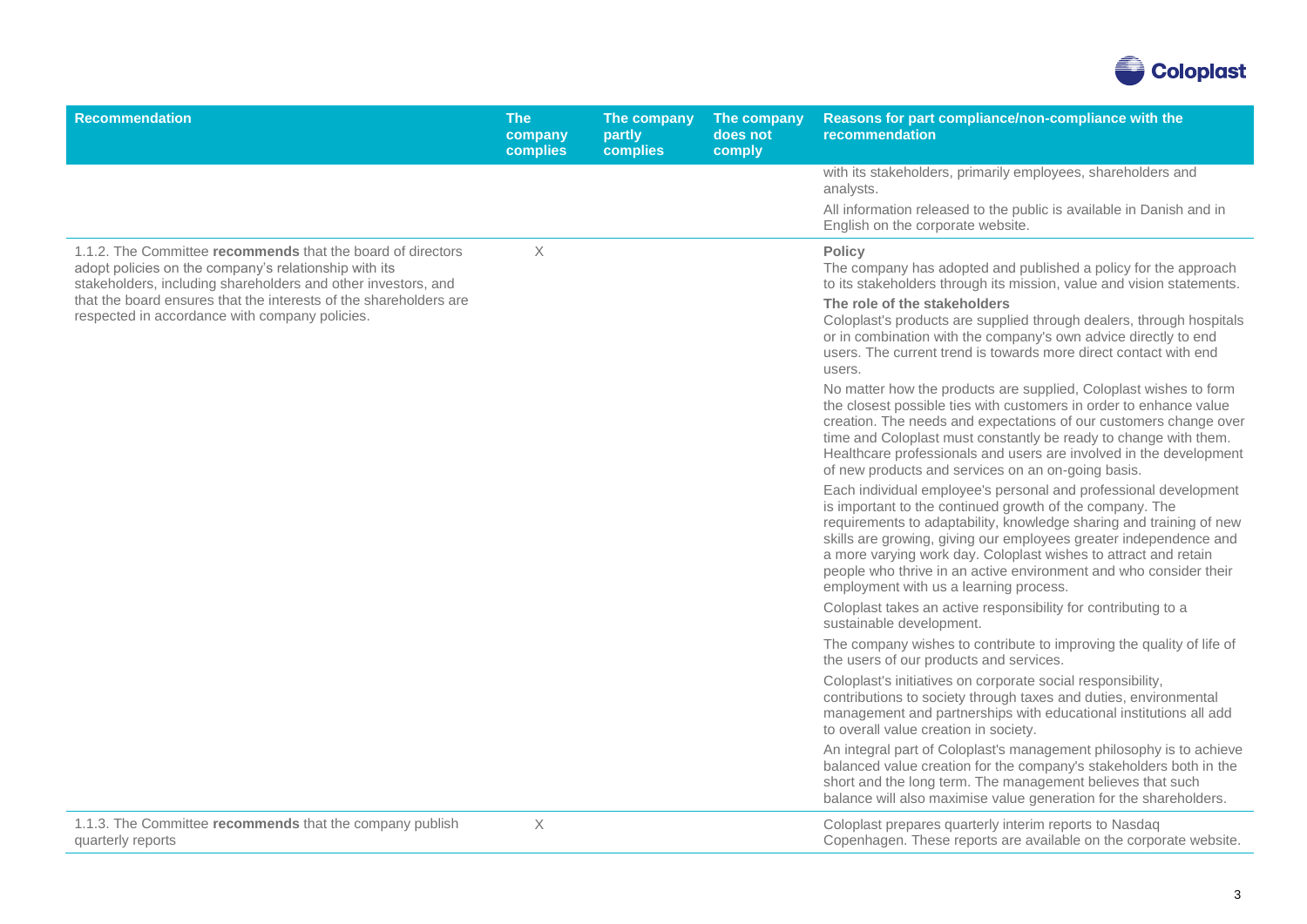

| <b>Recommendation</b>                                                                                                                                                                                                                                                                                              | <b>The</b><br>company<br>complies | The company<br>partly<br>complies | The company<br>does not<br>comply | Reasons for part compliance/non-compliance with the<br>recommendation                                                                                                                                                                                                                                                                           |
|--------------------------------------------------------------------------------------------------------------------------------------------------------------------------------------------------------------------------------------------------------------------------------------------------------------------|-----------------------------------|-----------------------------------|-----------------------------------|-------------------------------------------------------------------------------------------------------------------------------------------------------------------------------------------------------------------------------------------------------------------------------------------------------------------------------------------------|
| 1.2. General meetings                                                                                                                                                                                                                                                                                              |                                   |                                   |                                   |                                                                                                                                                                                                                                                                                                                                                 |
| 1.2.1. The Committee recommends that when organizing the<br>company's general meeting, the board of directors plans the                                                                                                                                                                                            | $\times$                          |                                   |                                   | Coloplast engages actively with the shareholders at the company's<br>general meetings.                                                                                                                                                                                                                                                          |
| meeting to support active ownership.                                                                                                                                                                                                                                                                               |                                   |                                   |                                   | An invitation to attend general meetings along with the agenda is<br>sent to all registered shareholders, and the annual report is sent to<br>those shareholders who have so requested.                                                                                                                                                         |
|                                                                                                                                                                                                                                                                                                                    |                                   |                                   |                                   | In addition, shareholders may indicate on a proxy form how they<br>wish to vote on each item on the agenda. The proxy may be given<br>to the Board of Directors or a named third party. It is also possible to<br>provide a proxy on the company's website www.coloplast.com.                                                                   |
|                                                                                                                                                                                                                                                                                                                    |                                   |                                   |                                   | Annual reports, agendas and other material forwarded to<br>shareholders will also be available on the company's website.                                                                                                                                                                                                                        |
|                                                                                                                                                                                                                                                                                                                    |                                   |                                   |                                   | The Board of Directors has resolved that general meetings are<br>conducted by physical attendance. General meetings are broadcast<br>by webcast.                                                                                                                                                                                                |
|                                                                                                                                                                                                                                                                                                                    |                                   |                                   |                                   | We follow the technological advances and have considered holding<br>partially electronic general meetings. At the present time, however,<br>we do not consider doing so to be relevant.                                                                                                                                                         |
| 1.2.2. The Committee recommends that proxies granted for the<br>general meeting allow shareholders to consider each individual<br>item on the agenda.                                                                                                                                                              | $\boldsymbol{\times}$             |                                   |                                   | Prior to general meetings, a proxy form is sent to all registered<br>shareholders. on which they may indicate how they wish to vote on<br>each item on the agenda.                                                                                                                                                                              |
| 1.3. Takeover bids                                                                                                                                                                                                                                                                                                 |                                   |                                   |                                   |                                                                                                                                                                                                                                                                                                                                                 |
| 1.3.1. The Committee recommends that the company set up<br>contingency procedures in the event of takeover bids from the<br>time that the board of directors has reason to believe that a<br>takeover bid will be made. According to such contingency<br>procedures, the board of directors should not without the | X                                 |                                   |                                   | Apart from the different weights of voting rights between class A and<br>class B shares and the authority provided in article 5 of the articles<br>of association, there are no anti-takeover measures by way of a<br>ceiling on votes or any restrictions that would enable the Board of<br>Directors to take steps to prevent a takeover bid. |
| acceptance of the general meeting, attempt to counter the<br>takeover bid by making decisions which in reality prevent the<br>shareholders from deciding on the takeover bid themselves.                                                                                                                           |                                   |                                   |                                   | Contingency plans have been prepared in the event of an uninvited<br>takeover bid with a view to provide the facts so as to enable the<br>shareholders to make an informed decision.                                                                                                                                                            |
| 2. Tasks and responsibilities of the Board of Directors                                                                                                                                                                                                                                                            |                                   |                                   |                                   |                                                                                                                                                                                                                                                                                                                                                 |
| 2.1. Overall tasks and responsibilities                                                                                                                                                                                                                                                                            |                                   |                                   |                                   |                                                                                                                                                                                                                                                                                                                                                 |
| 2.1.1. The Committee recommends that at least once a year<br>the board of directors take a position on the matters related to                                                                                                                                                                                      | X                                 |                                   |                                   | The Board of Directors defines each year its most important tasks in<br>relation to the financial and managerial control of the company.                                                                                                                                                                                                        |
| the board's performance of its responsibilities.                                                                                                                                                                                                                                                                   |                                   |                                   |                                   | Rules of procedure have been prepared for Coloplast's Board of<br>Directors. These procedures are reviewed annually by the full Board<br>to ensure that they match current needs.                                                                                                                                                               |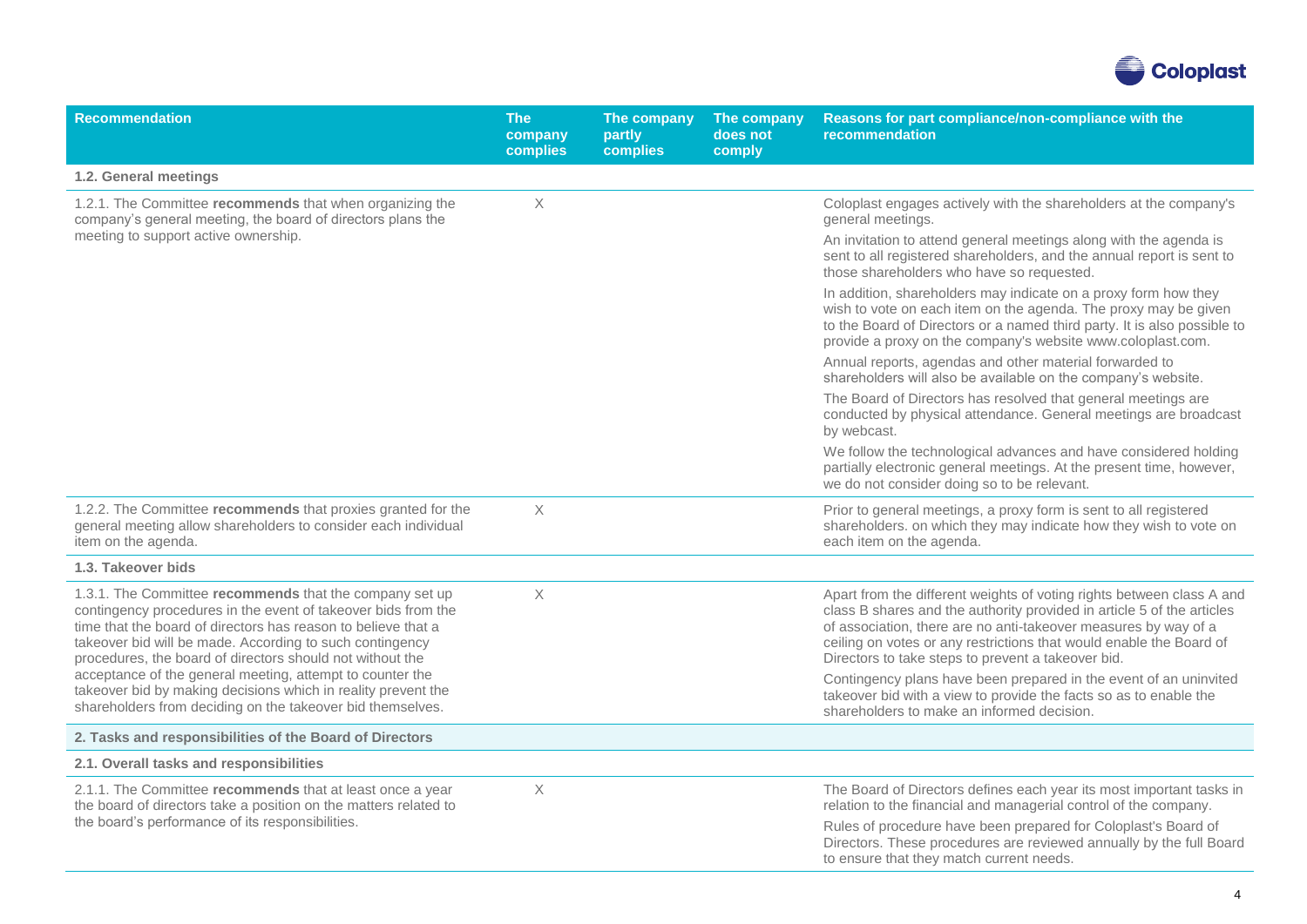

| <b>Recommendation</b>                                                                                                                                                                                                                                                                                                                                                                                                  | <b>The</b><br>company<br>complies | The company<br>partly<br>complies | The company<br>does not<br>comply | Reasons for part compliance/non-compliance with the<br>recommendation                                                                                                                                                                                                                                                                                                                                                                                                                                                                                                              |
|------------------------------------------------------------------------------------------------------------------------------------------------------------------------------------------------------------------------------------------------------------------------------------------------------------------------------------------------------------------------------------------------------------------------|-----------------------------------|-----------------------------------|-----------------------------------|------------------------------------------------------------------------------------------------------------------------------------------------------------------------------------------------------------------------------------------------------------------------------------------------------------------------------------------------------------------------------------------------------------------------------------------------------------------------------------------------------------------------------------------------------------------------------------|
|                                                                                                                                                                                                                                                                                                                                                                                                                        |                                   |                                   |                                   | The rules of procedure for both the Board of Directors and the<br>Executive Management contain a description of their most important<br>tasks, including tasks related to the financial and managerial control<br>of the company, and the supervision of the company's organisation,<br>day-to-day management and results.<br>The Board of Directors considers at least once a year whether the<br>company is properly organised and whether the necessary<br>qualifications and financial resources are in place in order for the<br>company to achieve its strategic objectives. |
| 2.1.2. The Committee recommends that at least once a year<br>the board of directors take a position on the overall strategy of<br>the company with a view to ensuring value creation in the<br>company.                                                                                                                                                                                                                | X                                 |                                   |                                   | A meeting dedicated to strategy is normally held once a year.<br>The Board of Directors determines, on the recommendation of the<br>Executive Management, Coloplast's overall objectives, strategies<br>and action plans and approves the essence of the forecasts<br>prepared by the Executive Management.                                                                                                                                                                                                                                                                        |
|                                                                                                                                                                                                                                                                                                                                                                                                                        |                                   |                                   |                                   | The Board of Directors and the Executive Management review and<br>determine the company's strategic objectives at least once a year.                                                                                                                                                                                                                                                                                                                                                                                                                                               |
|                                                                                                                                                                                                                                                                                                                                                                                                                        |                                   |                                   |                                   | The Board holds at least five board meetings per year, at which all<br>issues relating to the overall development of the company are<br>discussed.                                                                                                                                                                                                                                                                                                                                                                                                                                 |
| 2.1.3. The Committee recommends that the board of directors<br>ensure that the company has a capital and share structure<br>ensuring that the strategy and longterm value creation of the<br>company are in the best interest of the shareholders and the<br>company, and that the board of directors presents this in the<br>management commentary on the company's annual report<br>and/or on the company's website. | $\times$                          |                                   |                                   | The Board of Directors regularly reviews the company's capital<br>structure, and considers whether it is consistent with the interests of<br>the company and the shareholders. It also makes plans annually for<br>the development of the company's capital and share structures. The<br>assessment of the capital structure includes the company's credit<br>rating and the potential for allocating a positive cash flow towards<br>purchasing own shares or for increasing the payout ratio to the<br>shareholders.                                                             |
|                                                                                                                                                                                                                                                                                                                                                                                                                        |                                   |                                   |                                   | Coloplast has two share classes: 18 million class A shares entitling<br>the holders to ten votes per A share and 202 million class B shares<br>entitling the holders to one vote per B share. Both share classes<br>have a denomination of DKK 1 per share. Coloplast's class B<br>shares were listed on the Copenhagen Stock Exchange in 1983,<br>whereas the class A shares are non-negotiable instruments.                                                                                                                                                                      |
|                                                                                                                                                                                                                                                                                                                                                                                                                        |                                   |                                   |                                   | Any change of class A share ownership requires the consent of the<br>Board of Directors.                                                                                                                                                                                                                                                                                                                                                                                                                                                                                           |
|                                                                                                                                                                                                                                                                                                                                                                                                                        |                                   |                                   |                                   | The composition of shareholders by the two categories is disclosed<br>in each annual report. The Board of Directors believes that this<br>share structure has supported Coloplast's development and that<br>maintaining this structure will be to the benefit of all the company's<br>shareholders.                                                                                                                                                                                                                                                                                |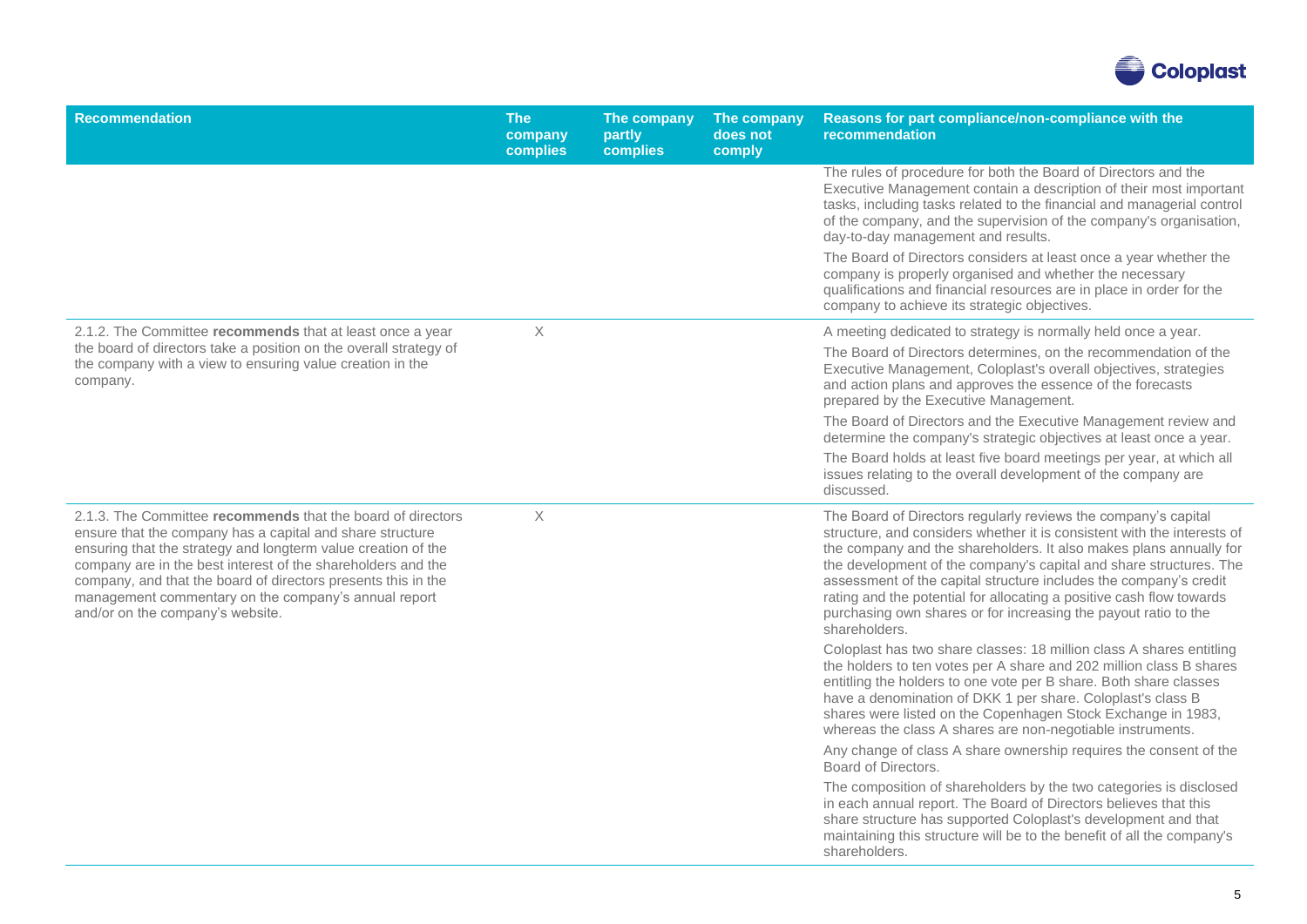

| <b>Recommendation</b>                                                                                                                                                                                                                                                                                                                                                                         | <b>The</b><br>company<br>complies | The company<br>partly<br>complies | The company<br>does not<br>comply | Reasons for part compliance/non-compliance with the<br>recommendation                                                                                                                                                                                                               |
|-----------------------------------------------------------------------------------------------------------------------------------------------------------------------------------------------------------------------------------------------------------------------------------------------------------------------------------------------------------------------------------------------|-----------------------------------|-----------------------------------|-----------------------------------|-------------------------------------------------------------------------------------------------------------------------------------------------------------------------------------------------------------------------------------------------------------------------------------|
| 2.1.4. The Committee recommends that the board of directors<br>annually review and approve guidelines for the executive board;<br>this includes establishing requirements for the executive board<br>on timely, accurate and adequate reporting to the board of                                                                                                                               | $\times$                          |                                   |                                   | The rules of procedure for the Executive Management set out the<br>requirements for the Executive Management's reporting to the<br>Board of Directors as well as for all other communication between<br>the two bodies.                                                             |
| directors.                                                                                                                                                                                                                                                                                                                                                                                    |                                   |                                   |                                   | The rules of procedure are reviewed annually.                                                                                                                                                                                                                                       |
|                                                                                                                                                                                                                                                                                                                                                                                               |                                   |                                   |                                   | The Board of Directors reviews and considers, on a quarterly basis,<br>the conclusions and recommendations submitted by the Executive<br>Management.                                                                                                                                |
| 2.1.5. The Committee recommends that at least once a year<br>the board of directors discuss the composition of the executive<br>board, as well as developments, risks and succession plans.                                                                                                                                                                                                   | $\mathsf X$                       |                                   |                                   | The Board of Directors discuss, at least once a year, the<br>composition of the executive board, as well as developments, risks<br>and succession plans.                                                                                                                            |
|                                                                                                                                                                                                                                                                                                                                                                                               |                                   |                                   |                                   | The management in each of Coloplast's individual business units<br>and staff functions is responsible for identifying and managing risk<br>factors in their part of the organisation. The most significant risks<br>are reported quarterly to Corporate Risk Management.            |
|                                                                                                                                                                                                                                                                                                                                                                                               |                                   |                                   |                                   | This reporting process together with organisational risk interviews<br>leads to a quarterly risk update for the Executive Management and<br>the Board of Directors.                                                                                                                 |
|                                                                                                                                                                                                                                                                                                                                                                                               |                                   |                                   |                                   | The Executive Management is responsible for the company's<br>overall approach to risk taking and for aligning this approach with<br>Coloplast's overall strategies and policies.                                                                                                    |
|                                                                                                                                                                                                                                                                                                                                                                                               |                                   |                                   |                                   | The Executive Management is also responsible for validating risk<br>responses to the most significant risks.                                                                                                                                                                        |
| 2.1.6. The Committee recommends that once a year the board<br>of directors discuss the company's activities to ensure relevant<br>diversity at management levels, including setting specific goals<br>and accounting for its objectives and progress made in achieving<br>the objectives in the management commentary on the<br>company's annual report and/or on the website of the company. | $\times$                          |                                   |                                   | At the board meeting held on 15 August 2012, the Board reviewed<br>Coloplast's policy on diversity and targets for women in<br>management. Coloplast recognises that there must be a sustained<br>effort to increase diversity in management, including the proportion<br>of women. |
|                                                                                                                                                                                                                                                                                                                                                                                               |                                   |                                   |                                   | Target figures for women in management:<br>We aim to double the number of women in management within 5<br>years. We want to go from 11% in 2012 (at executive, senior VP<br>and VP levels) to 22% in 2017. For 2013/14 the percentage is 12%.                                       |
|                                                                                                                                                                                                                                                                                                                                                                                               |                                   |                                   |                                   | The Board has resolved the following in respect of its<br>composition:<br>Coloplast aims for its Board of Directors to consist of the best<br>qualified individuals.                                                                                                                |
|                                                                                                                                                                                                                                                                                                                                                                                               |                                   |                                   |                                   | The Board endeavours to increase the number of shareholder-<br>elected women to one third of the shareholder-elected Board<br>members, corresponding to two members, within four years.                                                                                             |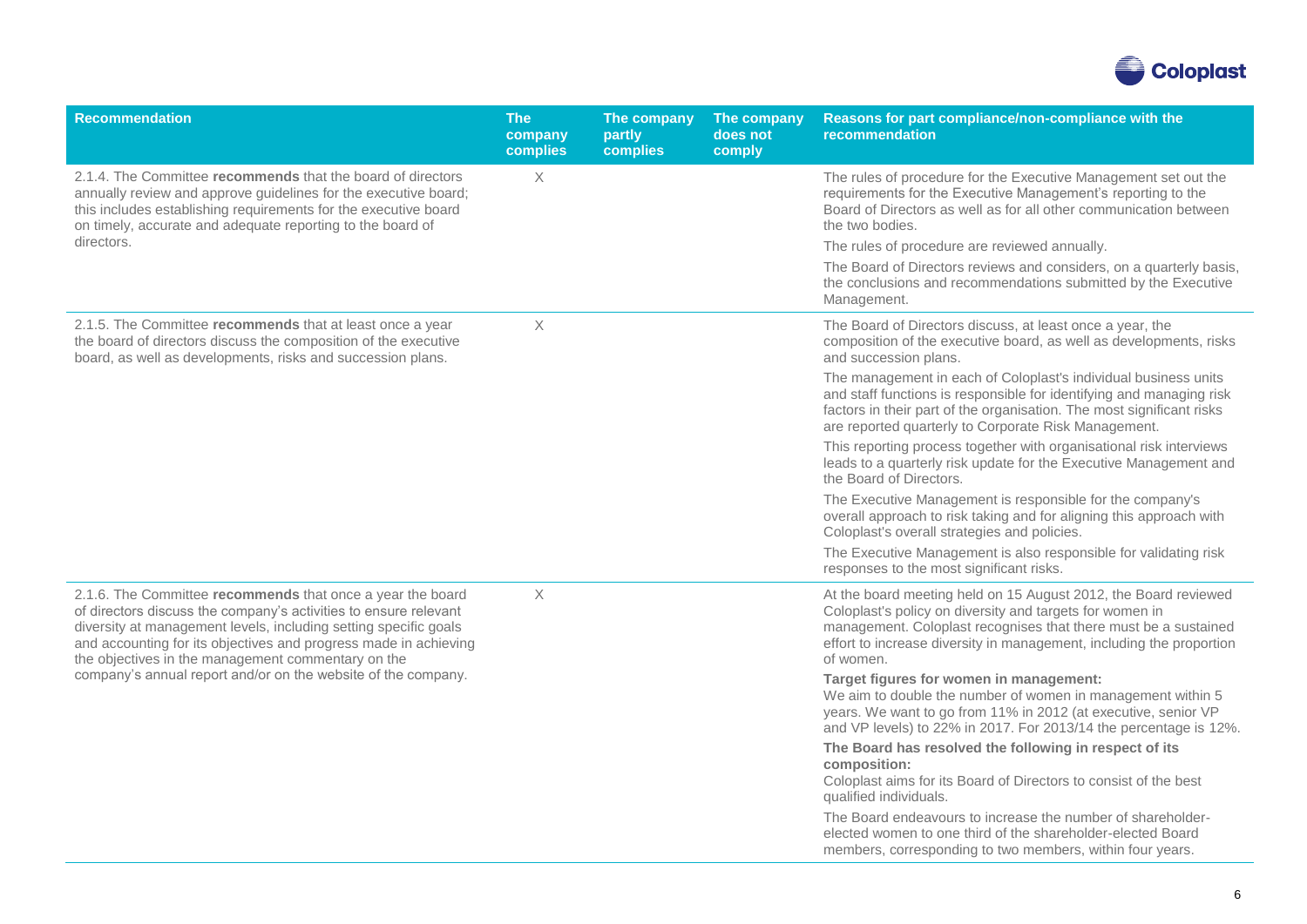

| <b>Recommendation</b>                                                                                                                                                                                                                                            | <b>The</b><br>company<br>complies | The company<br>partly<br><b>complies</b> | The company<br>does not<br>comply | Reasons for part compliance/non-compliance with the<br>recommendation                                                                                                                                                                                                                                                                                                                                     |
|------------------------------------------------------------------------------------------------------------------------------------------------------------------------------------------------------------------------------------------------------------------|-----------------------------------|------------------------------------------|-----------------------------------|-----------------------------------------------------------------------------------------------------------------------------------------------------------------------------------------------------------------------------------------------------------------------------------------------------------------------------------------------------------------------------------------------------------|
|                                                                                                                                                                                                                                                                  |                                   |                                          |                                   | The resulting changes should take place by way of natural attrition<br>among Board members.                                                                                                                                                                                                                                                                                                               |
| 2.2. Corporate social responsibility                                                                                                                                                                                                                             |                                   |                                          |                                   |                                                                                                                                                                                                                                                                                                                                                                                                           |
| 2.2.1. The Committee recommends that the board of directors<br>adopt policies on corporate social responsibility.                                                                                                                                                | $\times$                          |                                          |                                   | Coloplast has adopted a policy on corporate social responsibility<br>and the company reports regularly on its social, environmental and<br>ethical efforts.                                                                                                                                                                                                                                               |
|                                                                                                                                                                                                                                                                  |                                   |                                          |                                   | We issue a progress report on corporate responsibility concurrently<br>with the annual report, due to growing demand from investors,<br>customers, employees and users. The report is prepared in<br>compliance with the principles of the Global Reporting Initiative<br>(GRI) and the UN Global Compact.                                                                                                |
| 2.3. The chairman and the deputy chairman of the Board of Directors                                                                                                                                                                                              |                                   |                                          |                                   |                                                                                                                                                                                                                                                                                                                                                                                                           |
| 2.3.1. The Committee recommends appointing a vice-chairman<br>of the board of directors who will assume the responsibilities of<br>the chairman in the event of the chairman's absence, and who<br>will also act as effective sparring partner for the chairman. | $\times$                          |                                          |                                   | The Board meets immediately upon the conclusion of the annual<br>general meeting to elect its Chairman and Deputy Chairman. The<br>Deputy Chairman assumes the duties and powers of the Chairman<br>in his absence.                                                                                                                                                                                       |
|                                                                                                                                                                                                                                                                  |                                   |                                          |                                   | The rules of procedure for the Board of Directors contain a<br>description of the duties and responsibilities of the Chairman and<br>the Deputy Chairman.                                                                                                                                                                                                                                                 |
| 2.3.2. The Committee recommends ensuring that, if the board<br>of directors, in exceptional cases, asks the chairman of the<br>board of directors to perform special operating activities for the<br>company, including briefly participating in the day-to-day  | $\boldsymbol{\times}$             |                                          |                                   | The Chairman of the Board of Directors organises, convenes and<br>chairs board meetings to ensure efficiency in the Board's work and<br>to create the best possible working conditions for the individual<br>members as well as for the Board collectively.                                                                                                                                               |
| management, a board resolution to that effect be passed to<br>ensure that the board of directors maintains its independent,<br>overall management and control function. Resolutions on the<br>chairman's participation in day-to-day management and the          |                                   |                                          |                                   | The Chairman of the Board of Directors does not participate in the<br>day-to-day management of the company and does not perform any<br>special tasks for the company other than his duties as Chairman of<br>the Board of Directors.                                                                                                                                                                      |
| expected duration hereof should be published in a company<br>announcement.                                                                                                                                                                                       |                                   |                                          |                                   | If the Chairman is asked to perform special tasks, the Board of<br>Directors will comply with the corporate governance<br>recommendations.                                                                                                                                                                                                                                                                |
| 3. Composition and organisation of the Board of Directors                                                                                                                                                                                                        |                                   |                                          |                                   |                                                                                                                                                                                                                                                                                                                                                                                                           |
| 3.1. Composition                                                                                                                                                                                                                                                 |                                   |                                          |                                   |                                                                                                                                                                                                                                                                                                                                                                                                           |
| 3.1.1. The Committee recommends that the board of directors<br>annually accounts for<br>the skills it must have to best perform its tasks,<br>the composition of the board of directors, and<br>the special skills of each member.                               | $\times$                          |                                          |                                   | It is the responsibility of the Chairman to assess whether the Board<br>of Directors overall possesses the knowledge and skills relevant<br>and necessary to manage the company. The principal skills needed<br>on Coloplast's Board of Directors are: economics and finance,<br>manufacturing, logistics, global sales and marketing, general<br>management, innovation, legal affairs and acquisitions. |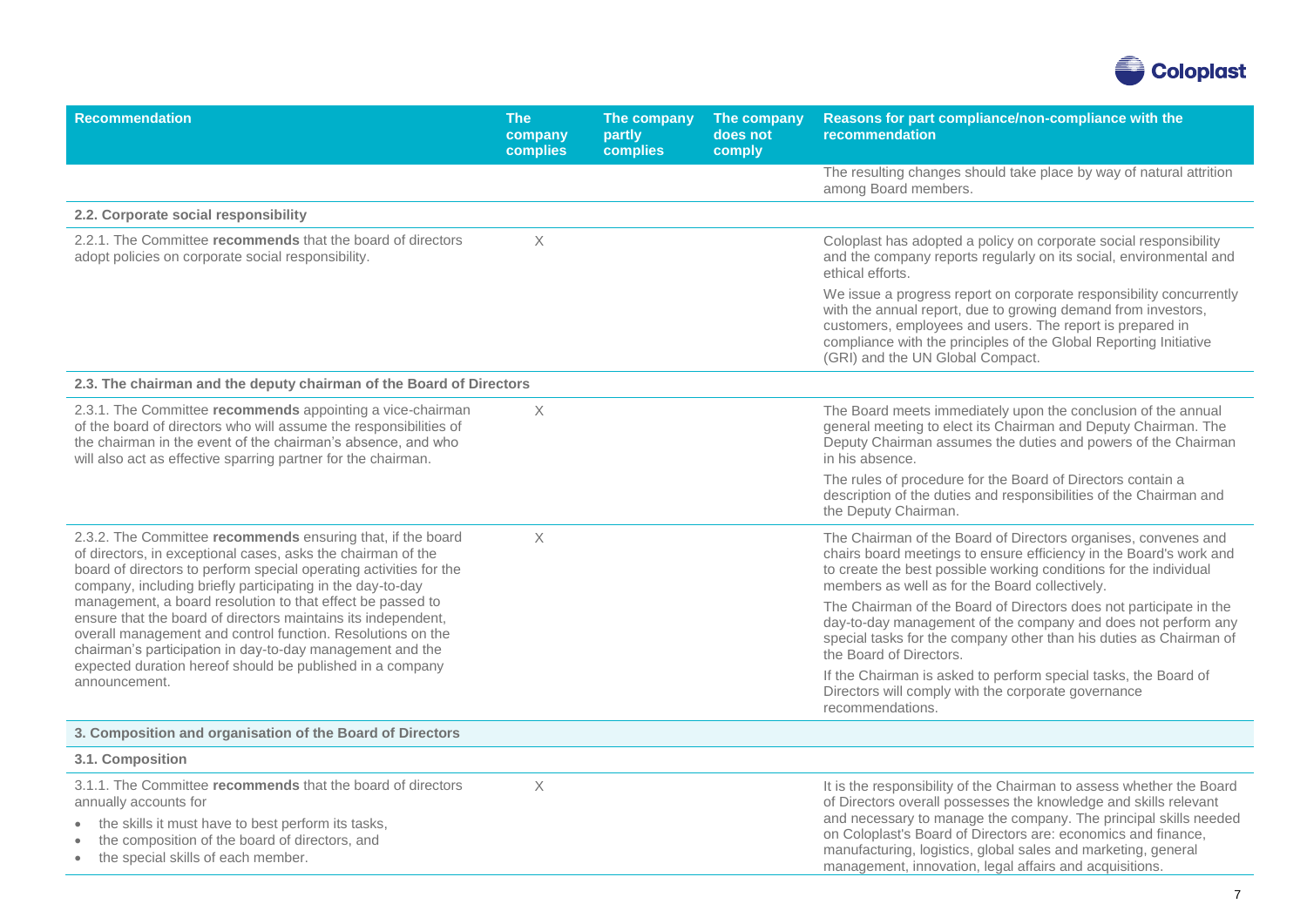

| <b>Recommendation</b>                                                                                                                                                                                                                                      | <b>The</b><br>company<br>complies | The company<br>partly<br>complies | The company<br>does not<br>comply | Reasons for part compliance/non-compliance with the<br>recommendation                                                                                                                                                                 |
|------------------------------------------------------------------------------------------------------------------------------------------------------------------------------------------------------------------------------------------------------------|-----------------------------------|-----------------------------------|-----------------------------------|---------------------------------------------------------------------------------------------------------------------------------------------------------------------------------------------------------------------------------------|
|                                                                                                                                                                                                                                                            |                                   |                                   |                                   | The annual report discloses the composition of the Board of<br>Directors as well as of other executive functions held.                                                                                                                |
|                                                                                                                                                                                                                                                            |                                   |                                   |                                   | Reference is also made in the annual report to the Coloplast<br>website, www.coloplast.com, for further information on each Board<br>member.                                                                                          |
| 3.1.2. The Committee recommends that the selection and<br>nomination of candidates for the board of directors be carried out<br>through a thoroughly transparent process approved by the<br>overall board of directors. When assessing its composition and | $\times$                          |                                   |                                   | As Coloplast's supreme management body, the Board of Directors<br>approves decisions of a strategic and fundamental nature.<br>It is important to recruit people to the Board of Directors who                                        |
| nominating new candidates, the board of directors must take into<br>consideration the need for integration of new talent and diversity                                                                                                                     |                                   |                                   |                                   | possess, between them, competencies enabling them to handle the<br>interests of the shareholders and the employees in the best possible<br>manner with due regard for the company's other stakeholders.                               |
| in relation to age, international experience and gender.                                                                                                                                                                                                   |                                   |                                   |                                   | Diversity is among the criteria also being considered.                                                                                                                                                                                |
|                                                                                                                                                                                                                                                            |                                   |                                   |                                   | In 2012, the Board of Directors defined targets for the proportion of<br>the under-represented gender on the Board as well as a deadline<br>for achieving them as required by law.                                                    |
|                                                                                                                                                                                                                                                            |                                   |                                   |                                   | The Chairman and the Deputy Chairman are responsible for<br>ensuring a thorough and transparent process of selecting and<br>nominating candidates for the Board of Directors.                                                         |
| 3.1.3. The Committee recommends that a description of the<br>nominated candidates' qualifications, including information about<br>the candidates'                                                                                                          | $\times$                          |                                   |                                   | The CVs of the individual Board members are made available to the<br>public.                                                                                                                                                          |
| other executive functions, e.g. memberships in executive<br>$\bullet$<br>boards, boards of directors, and supervisory boards,<br>including board committees in foreign enterprises, be                                                                     |                                   |                                   |                                   | Together with the notice to convene the general meeting, the Board<br>of Directors discloses the profiles and backgrounds of the<br>candidates standing for the Board. This applies to both first-time<br>elections and re-elections. |
| accompanied by the notice convening the general meeting<br>when election of members to the board of directors is on the                                                                                                                                    |                                   |                                   |                                   | The company discloses on its website and in the annual report<br>which Board members are considered to be independent.                                                                                                                |
| agenda.<br>demanding organizational tasks, and information<br>about whether candidates to the board of directors are<br>$\bullet$<br>considered independent.                                                                                               |                                   |                                   |                                   | At general meetings, the Board of Directors also announces<br>whether new candidates for the Board are considered to be<br>independent.                                                                                               |
| 3.1.4. The Committee recommends that the company's articles<br>of association stipulate a retirement age for members of the                                                                                                                                |                                   |                                   | $\mathsf X$                       | The company's Articles of Association do not stipulate an age limit<br>for Board members.                                                                                                                                             |
| board of directors.                                                                                                                                                                                                                                        |                                   |                                   |                                   | The Board of Directors believes that age per se should not qualify or<br>disqualify a person from serving on the Board of Directors.                                                                                                  |
|                                                                                                                                                                                                                                                            |                                   |                                   |                                   | The age and length of service of each Board member is indicated in<br>the annual report and on the company's website.                                                                                                                 |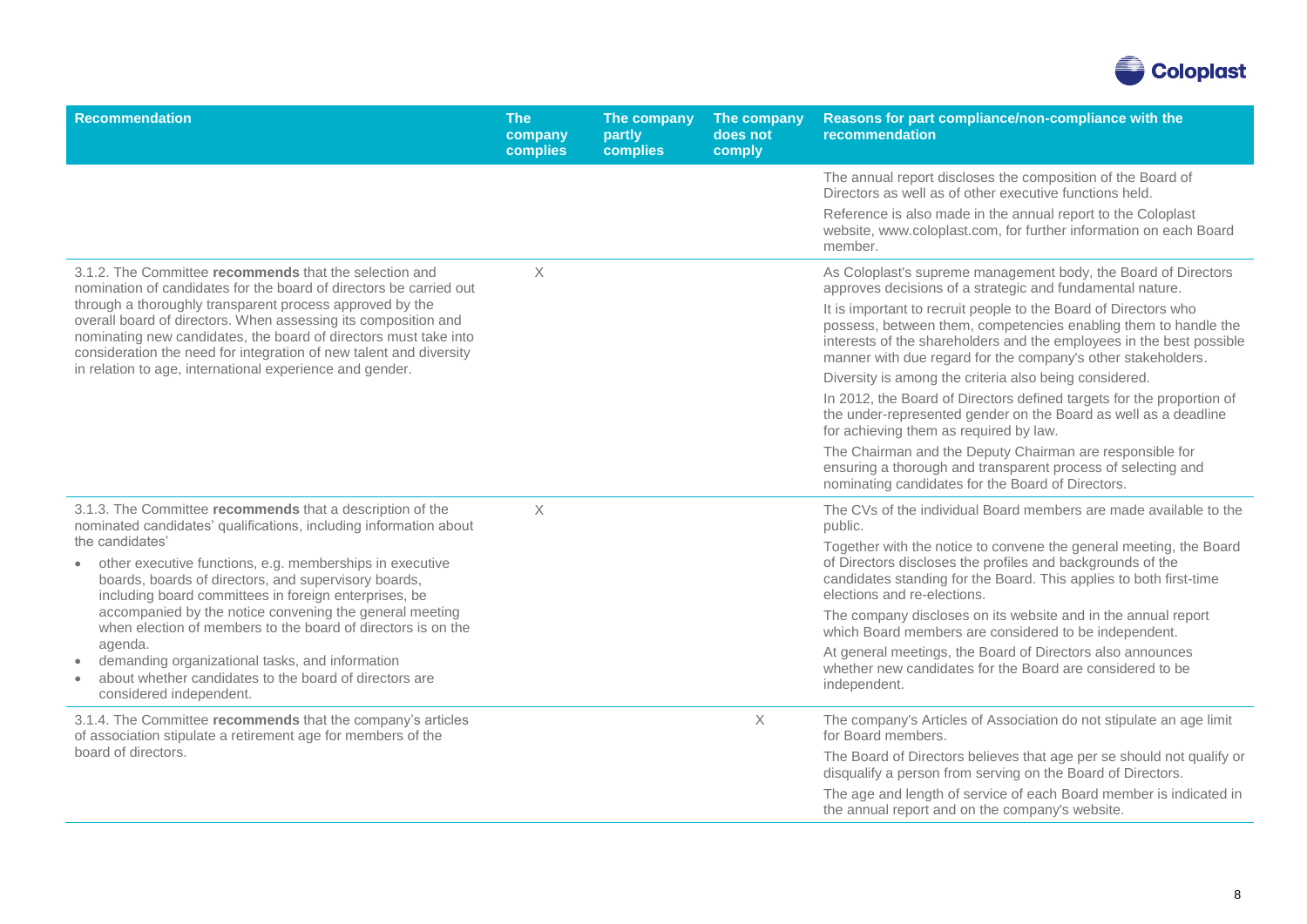

| <b>Recommendation</b>                                                                                                                                                                                                                                                                                                                                                                                                                                                                                                                                                                                                                                                                                                                                                                                                                                                                                                                                                                                                                                                                                                                         | <b>The</b><br>company<br>complies | The company<br>partly<br>complies | The company<br>does not<br>comply | Reasons for part compliance/non-compliance with the<br>recommendation                                                                                                                                                                                                                                                                                                                                                                                   |
|-----------------------------------------------------------------------------------------------------------------------------------------------------------------------------------------------------------------------------------------------------------------------------------------------------------------------------------------------------------------------------------------------------------------------------------------------------------------------------------------------------------------------------------------------------------------------------------------------------------------------------------------------------------------------------------------------------------------------------------------------------------------------------------------------------------------------------------------------------------------------------------------------------------------------------------------------------------------------------------------------------------------------------------------------------------------------------------------------------------------------------------------------|-----------------------------------|-----------------------------------|-----------------------------------|---------------------------------------------------------------------------------------------------------------------------------------------------------------------------------------------------------------------------------------------------------------------------------------------------------------------------------------------------------------------------------------------------------------------------------------------------------|
| 3.1.5. The Committee recommends that members of the board<br>of directors elected by the general meeting be up for election<br>every year at the annual general meeting.                                                                                                                                                                                                                                                                                                                                                                                                                                                                                                                                                                                                                                                                                                                                                                                                                                                                                                                                                                      | $\times$                          |                                   |                                   | The company's articles of association provide that all shareholder-<br>elected Board members stand for election every year.                                                                                                                                                                                                                                                                                                                             |
| 3.2. Independence of the Board of Directors                                                                                                                                                                                                                                                                                                                                                                                                                                                                                                                                                                                                                                                                                                                                                                                                                                                                                                                                                                                                                                                                                                   |                                   |                                   |                                   |                                                                                                                                                                                                                                                                                                                                                                                                                                                         |
| 3.2.1. The Committee recommends that at least half of the<br>members of the board of directors elected by the general<br>meeting be independent persons, in order for the board of<br>directors to be able to act independently of special interests. To<br>be considered independent, this person may not:                                                                                                                                                                                                                                                                                                                                                                                                                                                                                                                                                                                                                                                                                                                                                                                                                                   | $\times$                          |                                   |                                   | A majority of the Board members elected by the shareholders in<br>general meeting are considered by the Board of Directors to be<br>independent of company interests.<br>Currently serving on the Board is a major shareholder as well as a<br>Board member who has served for more than 12 years.                                                                                                                                                      |
| be or within the past five years have been member of the<br>$\bullet$<br>executive board, or senior staff member in the company, a<br>subsidiary undertaking or an associate,<br>within the past five years, have received larger emoluments<br>from the company/group, a subsidiary undertaking or an<br>associate in another capacity than as member of the board<br>of directors.<br>represent the interests of a controlling shareholder,<br>$\bullet$<br>within the past year, have had significant business relations<br>(e.g. personal or indirectly as partner or employee,<br>shareholder, customer, supplier or member of the executive<br>management in companies with corresponding connection)<br>with the company, a subsidiary undertaking or an associate.<br>be or within the past three years have been employed or<br>$\bullet$<br>partner at the external auditor,<br>have been chief executive in a company holding cross-<br>memberships with the company,<br>have been member of the board of directors for more than<br>12 years, or<br>have been close relatives with persons who are not<br>considered independent. |                                   |                                   |                                   | In the list of Board members set out in the section "Management<br>and Board of Directors" on the company's website, it is indicated<br>whether the Board of Directors considers each individual member to<br>be independent.<br>The Board members elected by the employees are, by virtue of their<br>employment with the company, not considered to be independent.<br>At Coloplast, no Board member is also a member of the Executive<br>Management. |
| 3.3. Members of the board of directors and the number of other executive functions                                                                                                                                                                                                                                                                                                                                                                                                                                                                                                                                                                                                                                                                                                                                                                                                                                                                                                                                                                                                                                                            |                                   |                                   |                                   |                                                                                                                                                                                                                                                                                                                                                                                                                                                         |
| 3.3.1. The Committee recommends that each member of the<br>board of directors assesses the expected time commitment for<br>each function in order that the member does not take on more<br>functions than he/she can manage satisfactorily for the                                                                                                                                                                                                                                                                                                                                                                                                                                                                                                                                                                                                                                                                                                                                                                                                                                                                                            | $\times$                          |                                   |                                   | Each Board member's executive functions members with other<br>Danish and foreign companies are disclosed in the annual report.<br>Coloplast's website also provides information on other important<br>positions held. The rules of procedure for the Board of Directors do                                                                                                                                                                              |
| company.                                                                                                                                                                                                                                                                                                                                                                                                                                                                                                                                                                                                                                                                                                                                                                                                                                                                                                                                                                                                                                                                                                                                      |                                   |                                   |                                   | not restrict the number of executive functions or other positions<br>held.                                                                                                                                                                                                                                                                                                                                                                              |

It is customary for all Board Members to attend all Coloplast board meetings.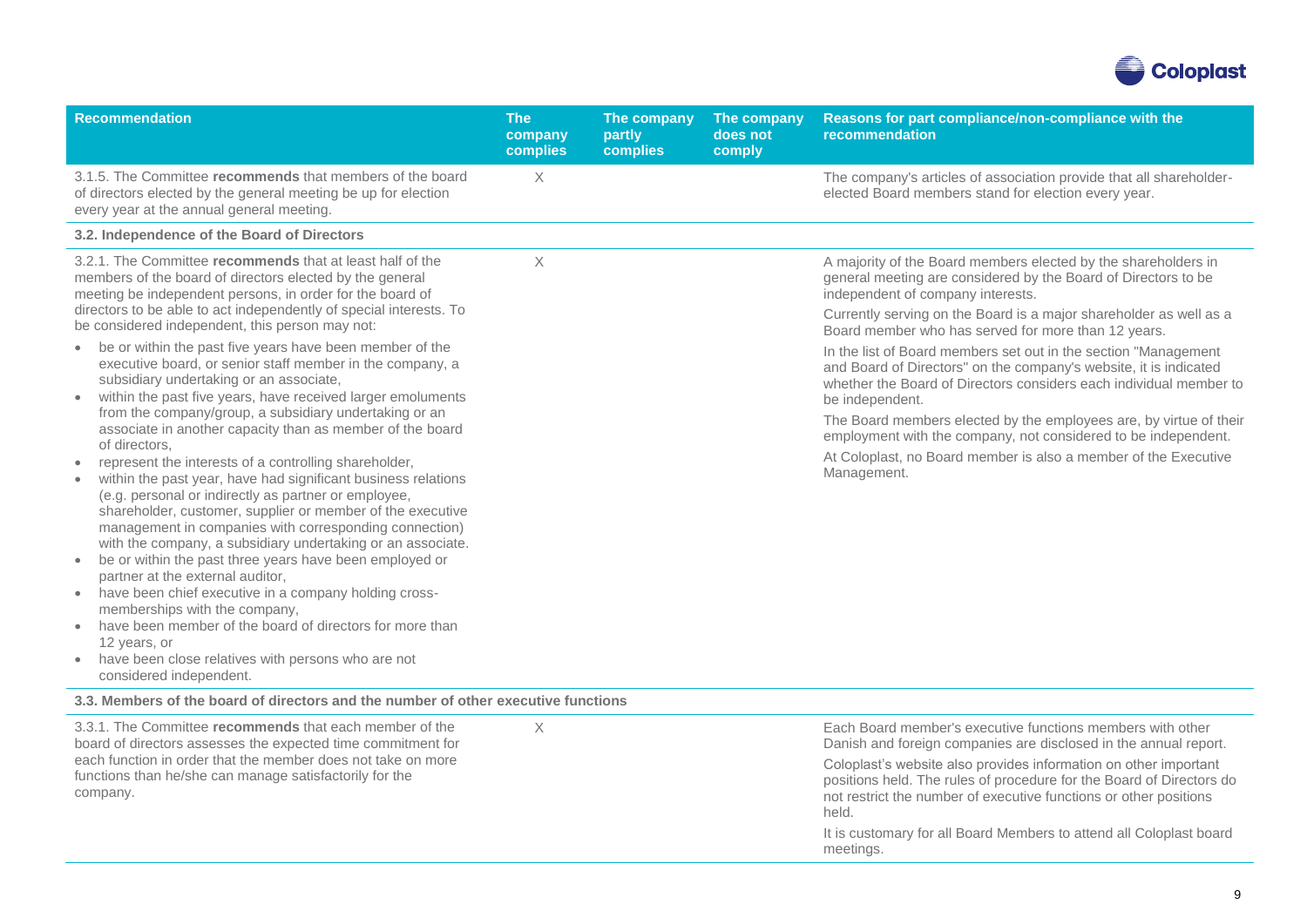

| <b>Recommendation</b>                                                                                                                                                                                                         | <b>The</b><br>company<br>complies | The company<br>partly<br>complies | The company<br>does not<br>comply | Reasons for part compliance/non-compliance with the<br>recommendation                                                                                                                                          |
|-------------------------------------------------------------------------------------------------------------------------------------------------------------------------------------------------------------------------------|-----------------------------------|-----------------------------------|-----------------------------------|----------------------------------------------------------------------------------------------------------------------------------------------------------------------------------------------------------------|
| 3.3.2. The Committee recommends that the management<br>commentary, in addition to the provisions laid down by                                                                                                                 |                                   | $\times$                          |                                   | The company discloses on its website which Board members are<br>considered to be independent.                                                                                                                  |
| legislation, includes the following information about the members<br>of the board of directors:                                                                                                                               |                                   |                                   |                                   | At general meetings, the Board of Directors also announces<br>whether new candidates for the Board are considered to be<br>independent.                                                                        |
| the position of the relevant person,<br>the age and gender of the relevant person,<br>whether the member is considered independent,<br>the date of appointment to the board of directors of the<br>member.                    |                                   |                                   |                                   | The annual report provides information on each Board member's<br>other executive functions in Danish and foreign companies,<br>independence as well as their educational backgrounds and length<br>of service. |
| expiry of the current election period,<br>$\bullet$<br>other executive functions, e.g. memberships in executive<br>$\bullet$<br>boards, boards of directors, and supervisory boards,                                          |                                   |                                   |                                   | The company also discloses in the annual report the aggregate<br>number of shares in the company held by the Board members as<br>well as any changes in such holdings during the financial year.               |
| including board committees in foreign enterprises and<br>demanding organizational tasks, and<br>$\bullet$<br>the number of shares, options, warrants and similar in the<br>company, and other group companies of the company, |                                   |                                   |                                   | In addition, Coloplast discloses, on a regular basis and pursuant to<br>the provisions of the Danish Securities Trading Act, Board<br>members' transactions involving Coloplast shares.                        |
| owned by the member, as well as changes in the portfolio of<br>the member of the securities mentioned which have<br>occurred during the financial year.                                                                       |                                   |                                   |                                   | There is no maximum length of service on the Board, but it remains<br>a special responsibility of the Chairman to ensure renewal and<br>continuity in the composition of the Board of Directors.               |
|                                                                                                                                                                                                                               |                                   |                                   |                                   | Board members elected by the shareholders in general meeting are<br>elected for terms of one year and are eligible for re-election.                                                                            |
| 3.4. Board committees                                                                                                                                                                                                         |                                   |                                   |                                   |                                                                                                                                                                                                                |
| 3.4.1. The Committee recommends that the company publish<br>the following on the company's website:                                                                                                                           | $\times$                          |                                   |                                   | The company discloses the terms of reference of the audit<br>committee, the most important activities of and the number of                                                                                     |
| The terms of reference of the board committees,<br>the most important activities of the committees during the<br>$\bullet$<br>year, and the number of meetings held by each committee,<br>and                                 |                                   |                                   |                                   | meetings held by the committee, committee members' names<br>including the name of the committee chairman. Information on<br>committee member independence is provided on the company's<br>website.             |
| the names of the members of each committee, including the<br>$\bullet$<br>chairmen of the committees, as well as information on which<br>members are independent members and which members<br>have special qualifications.    |                                   |                                   |                                   |                                                                                                                                                                                                                |
| 3.4.2. The Committee recommends that a majority of the<br>members of a board committee be independent.                                                                                                                        | $\times$                          |                                   |                                   | A majority of the members of the audit committee are independent.                                                                                                                                              |
| 3.4.3. The Committee recommends that the board of directors<br>set up a formal audit committee composed such that                                                                                                             |                                   |                                   | X                                 | The company has established an audit committee.<br>The company believes that the composition of the audit committee                                                                                            |
| • the chairman of the board of directors is not chairman of the<br>audit committee, and<br>between them, the members should possess such expertise<br>$\bullet$<br>and experience as to provide an updated insight into and   |                                   |                                   |                                   | including its chairman to be appropriate, as its members possess<br>the necessary skills and expertise.                                                                                                        |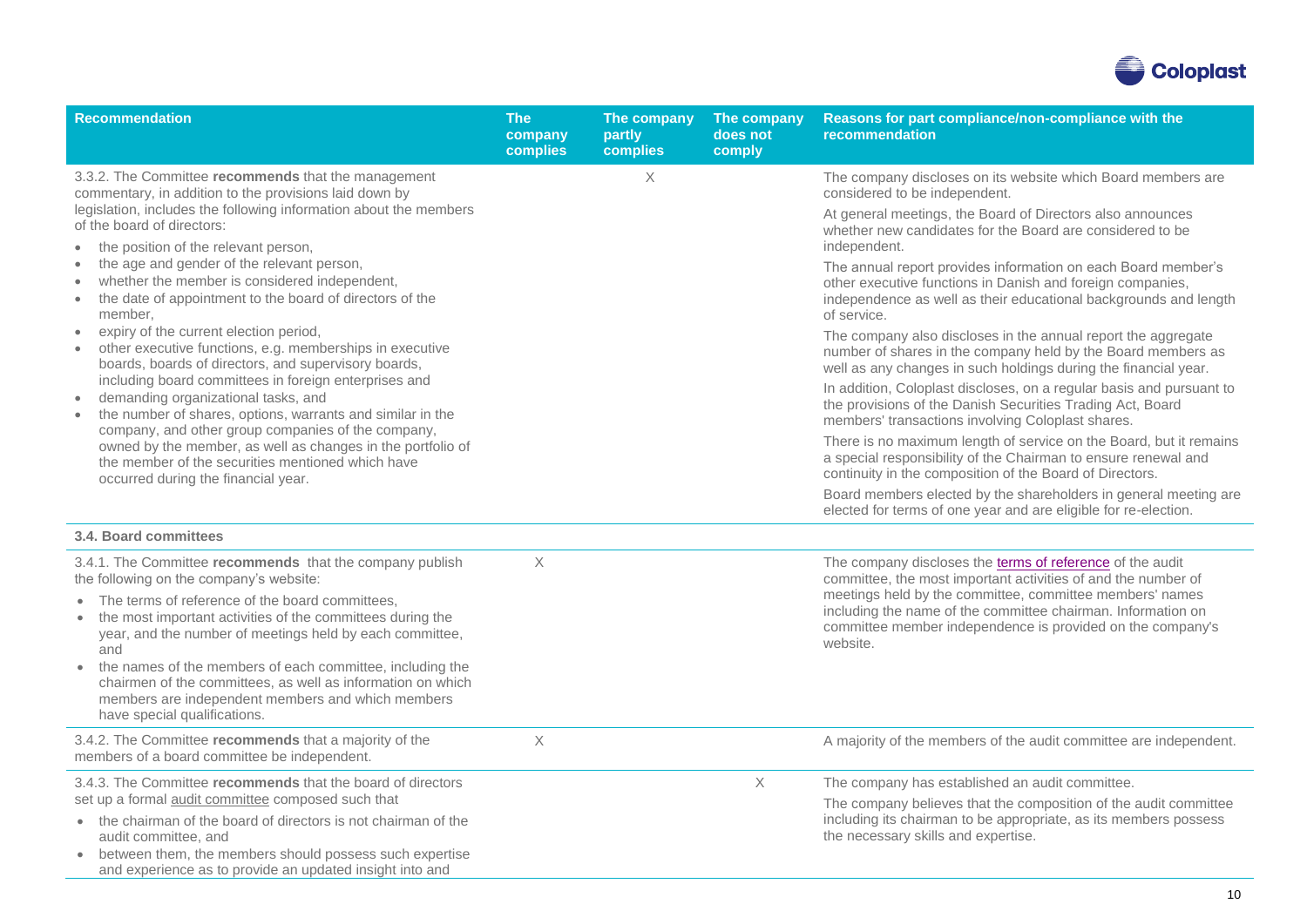

| <b>Recommendation</b>                                                                                                                                                                                                                                                                                                                                                                                                                                                                                                                                                                     | <b>The</b><br>company<br>complies | The company<br>partly<br>complies | The company<br>does not<br>comply | Reasons for part compliance/non-compliance with the<br>recommendation                                                                                                                                                                                                                                 |
|-------------------------------------------------------------------------------------------------------------------------------------------------------------------------------------------------------------------------------------------------------------------------------------------------------------------------------------------------------------------------------------------------------------------------------------------------------------------------------------------------------------------------------------------------------------------------------------------|-----------------------------------|-----------------------------------|-----------------------------------|-------------------------------------------------------------------------------------------------------------------------------------------------------------------------------------------------------------------------------------------------------------------------------------------------------|
| experience in the financial, accounting and audit aspects of<br>companies whose shares are admitted to trading on a<br>regulated market.                                                                                                                                                                                                                                                                                                                                                                                                                                                  |                                   |                                   |                                   | Despite this recommendation, the Board of Directors of Coloplast<br>has reelected Michael Pram Rasmussen as chairman of the audit<br>committee.                                                                                                                                                       |
|                                                                                                                                                                                                                                                                                                                                                                                                                                                                                                                                                                                           |                                   |                                   |                                   | The Board of Directors finds it an appropriate and natural choice for<br>the Chairman of the Board of Directors to also handle the tasks<br>related to planning and formally chairing the meetings of the audit<br>committee, among other things to ensure consistency with the work<br>of the Board. |
| 3.4.4. The Committee recommends that, prior to the approval of<br>the annual report and other financial reports, the audit committee<br>monitors and reports to the board of directors about:                                                                                                                                                                                                                                                                                                                                                                                             | $\times$                          |                                   |                                   | The functions and duties of the audit committee are described in the<br>committee's terms of reference, which is available on the company's<br>website, www.coloplast.com.                                                                                                                            |
| significant accounting policies,<br>$\bullet$<br>significant accounting estimates,<br>related party transactions, and<br>uncertainties and risks, including in relation to the outlook for<br>$\bullet$<br>the current year.                                                                                                                                                                                                                                                                                                                                                              |                                   |                                   |                                   |                                                                                                                                                                                                                                                                                                       |
| 3.4.5. The Committee recommends that the audit committee:                                                                                                                                                                                                                                                                                                                                                                                                                                                                                                                                 | $\times$                          |                                   |                                   | Once a year, the audit committee assesses the need for an internal                                                                                                                                                                                                                                    |
| annually assesses the need for an internal audit, and in such<br>case, makes recommendations on selecting, appointing and<br>removing the head of the internal audit function and on the<br>budget of the internal audit function, and                                                                                                                                                                                                                                                                                                                                                    |                                   |                                   |                                   | audit function.<br>On the basis of a recommendation from the audit committee, the<br>Board of Directors reviews, at least once a year, the adequacy of<br>the internal control systems.                                                                                                               |
| • monitor the executive board's follow-up on the conclusions<br>and recommendations of the internal audit function.                                                                                                                                                                                                                                                                                                                                                                                                                                                                       |                                   |                                   |                                   | The Board has assessed that the size and complexity of the<br>company currently does not necessitate the establishment of an<br>internal audit function.                                                                                                                                              |
|                                                                                                                                                                                                                                                                                                                                                                                                                                                                                                                                                                                           |                                   |                                   |                                   | The motivation for a decision on whether to establish an internal<br>audit function is disclosed in the management's review in the annual<br>report.                                                                                                                                                  |
| 3.4.6. The Committee recommends that the board of directors<br>establish a nomination committee chaired by the chairman of the                                                                                                                                                                                                                                                                                                                                                                                                                                                            |                                   |                                   | X                                 | The Board of Directors has not established an independent<br>nomination committee.                                                                                                                                                                                                                    |
| board of directors with at least the following preparatory tasks:<br>describe the qualifications required by the board of directors<br>$\bullet$<br>and the executive board, and for a specific membership,<br>state the time expected to be spent on having to carry out<br>the membership, as well as assess the competences,<br>knowledge and experience of the two governing bodies<br>combined,<br>annually assess the structure, size, composition and results<br>of the board of directors and the executive board, as well as<br>recommend any changes to the board of directors. |                                   |                                   |                                   | The Chairman and the Deputy Chairman assess and determine<br>once a year the size, structure, composition, skills, knowledge and<br>experience believed to be required on the Board of Directors as well<br>as in the Executive Management.                                                           |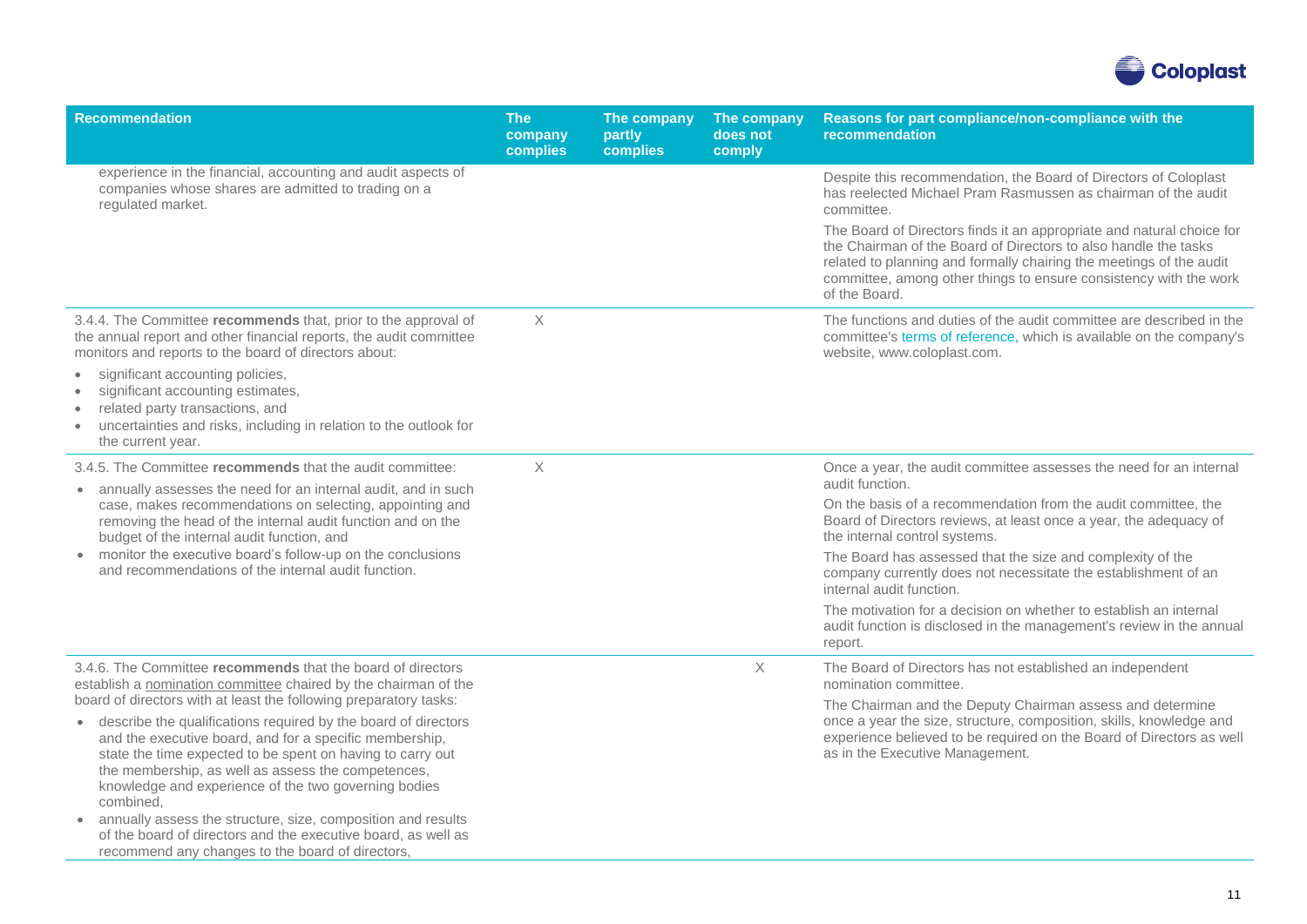

| <b>Recommendation</b>                                                                                                                                                                                                                                                                                                                                                                                                                                                                                                                                                                                                                                                                                                                                                                                                                               | <b>The</b><br>company<br>complies | The company<br>partly<br>complies | The company<br>does not<br>comply | Reasons for part compliance/non-compliance with the<br>recommendation                                                                                                                                                                                                                                                                                                                                                                                       |
|-----------------------------------------------------------------------------------------------------------------------------------------------------------------------------------------------------------------------------------------------------------------------------------------------------------------------------------------------------------------------------------------------------------------------------------------------------------------------------------------------------------------------------------------------------------------------------------------------------------------------------------------------------------------------------------------------------------------------------------------------------------------------------------------------------------------------------------------------------|-----------------------------------|-----------------------------------|-----------------------------------|-------------------------------------------------------------------------------------------------------------------------------------------------------------------------------------------------------------------------------------------------------------------------------------------------------------------------------------------------------------------------------------------------------------------------------------------------------------|
| annually assess the competences, knowledge and<br>experience of the individual members of management, and<br>report to the board of directors in this respect,<br>• consider proposals from relevant persons, including<br>shareholders and members of the board of directors and the<br>executive board for candidates for the board of directors and<br>the executive board, and<br>propose an action plan to the board of directors on the future<br>composition of the board of directors, including proposals for<br>specific changes.                                                                                                                                                                                                                                                                                                         |                                   |                                   |                                   |                                                                                                                                                                                                                                                                                                                                                                                                                                                             |
| 3.4.7. The Committee recommends that the board of directors<br>establish a remuneration committee with at least the following<br>preparatory tasks:                                                                                                                                                                                                                                                                                                                                                                                                                                                                                                                                                                                                                                                                                                 |                                   |                                   | X                                 | The Board of Directors has not set up an independent remuneration<br>committee.                                                                                                                                                                                                                                                                                                                                                                             |
| • to recommend the remuneration policy (including the general<br>guidelines for incentive-based remuneration) to the board of<br>directors and the executive board for approval by the board<br>of directors prior to approval by the general meeting,<br>make proposals to the board of directors on remuneration for<br>members of the board of directors and the executive board,<br>as well as ensure that the remuneration is in compliance<br>with the company's remuneration policy and the assessment<br>of the performance of the persons concerned. The<br>committee should have information about the total amount of<br>remuneration that members of the board of directors and the<br>executive board receive from other companies in the group,<br>and<br>• recommend a remuneration policy applicable for the<br>company in general. |                                   |                                   |                                   | The Chairman and the Deputy Chairman assess and determine<br>once a year the remuneration of the Board of Directors and the<br>Executive Board and recommend such remuneration amounts to<br>the Board of Directors for approval.                                                                                                                                                                                                                           |
| 3.4.8. The Committee recommends that the remuneration<br>committee do not consult with the same external advisers as the<br>executive board of the company.                                                                                                                                                                                                                                                                                                                                                                                                                                                                                                                                                                                                                                                                                         |                                   |                                   | X                                 | No remuneration committee has been established.                                                                                                                                                                                                                                                                                                                                                                                                             |
| 3.5. Evaluation of the performance of the board of directors and the executive board                                                                                                                                                                                                                                                                                                                                                                                                                                                                                                                                                                                                                                                                                                                                                                |                                   |                                   |                                   |                                                                                                                                                                                                                                                                                                                                                                                                                                                             |
| 3.5.1. The Committee recommends that the board of directors<br>establish an evaluation procedure where contributions and<br>results of the board of directors and the individual members, as<br>well as collaboration with the executive board are annually<br>evaluated. Significant changes deriving from the evaluation<br>should be included in the management commentary or on the<br>company's website.                                                                                                                                                                                                                                                                                                                                                                                                                                       | $\times$                          |                                   |                                   | On a regular basis the Board of Directors assesses the work of the<br>Board, as well as the contributions and achievements of the Board<br>collectively and of its individual members, on the basis of which the<br>Board of Directors performs a self-assessment once a year. The<br>self-assessment is a requirement set out in the rules of procedure<br>for the Board of Directors.<br>The Chairman is responsible for carrying out the assessment, and |
|                                                                                                                                                                                                                                                                                                                                                                                                                                                                                                                                                                                                                                                                                                                                                                                                                                                     |                                   |                                   |                                   | the results are discussed by the entire Board of Directors.                                                                                                                                                                                                                                                                                                                                                                                                 |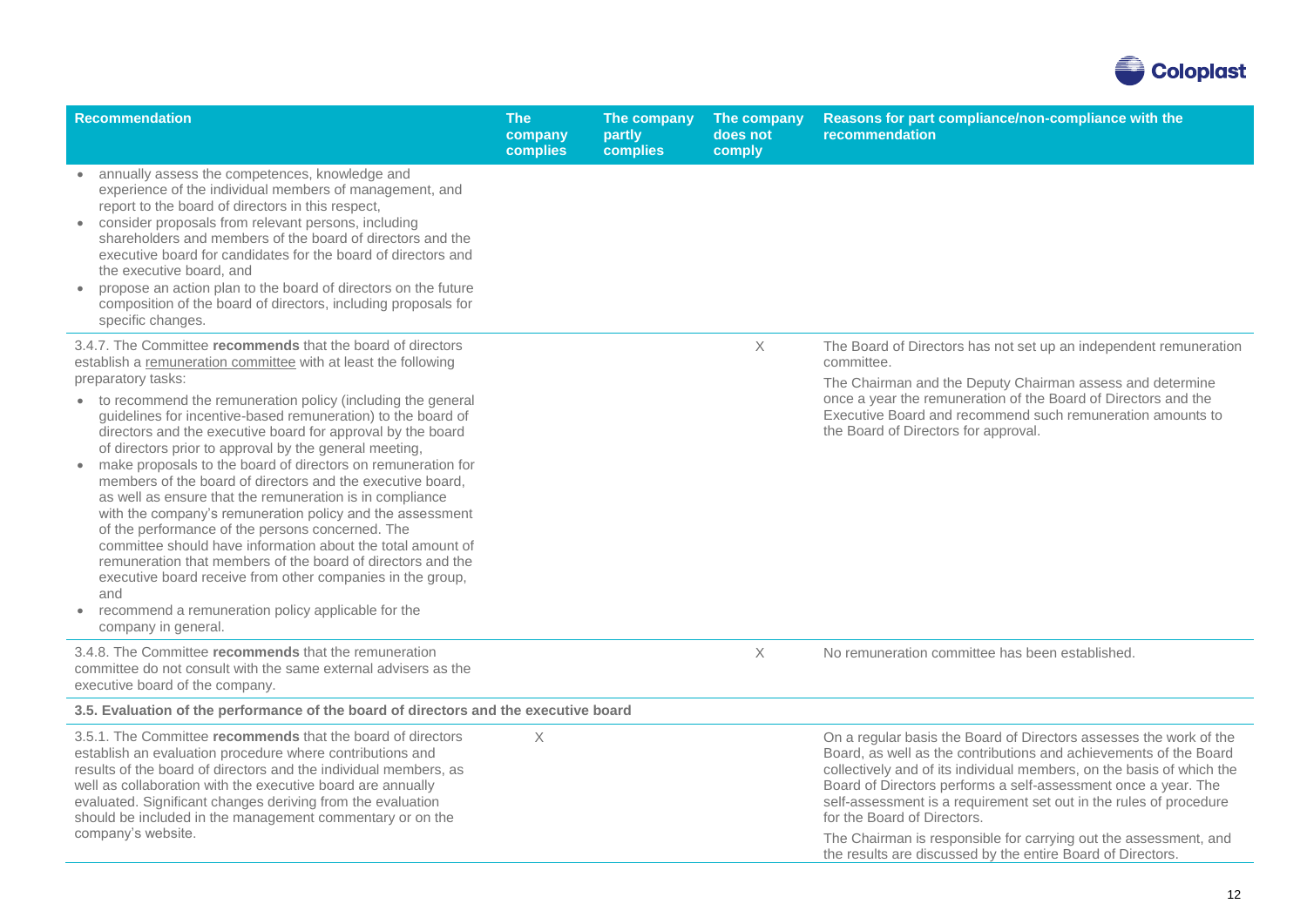

| <b>Recommendation</b>                                                                                                                                                                                                                                                                                                                                                                                     | <b>The</b><br>company<br>complies | The company<br>partly<br>complies | The company<br>does not<br>comply | Reasons for part compliance/non-compliance with the<br>recommendation                                                                                                                                                                                                                                                                                                                                                                                            |
|-----------------------------------------------------------------------------------------------------------------------------------------------------------------------------------------------------------------------------------------------------------------------------------------------------------------------------------------------------------------------------------------------------------|-----------------------------------|-----------------------------------|-----------------------------------|------------------------------------------------------------------------------------------------------------------------------------------------------------------------------------------------------------------------------------------------------------------------------------------------------------------------------------------------------------------------------------------------------------------------------------------------------------------|
|                                                                                                                                                                                                                                                                                                                                                                                                           |                                   |                                   |                                   | The results and the procedure of the assessment are disclosed in<br>the company's annual report.                                                                                                                                                                                                                                                                                                                                                                 |
|                                                                                                                                                                                                                                                                                                                                                                                                           |                                   |                                   |                                   | The Board of Directors reviews regularly and at least once a year as<br>part of its self-assessment process whether the skills and expertise<br>of the Board in general and the individual Board members need to<br>be updated.                                                                                                                                                                                                                                  |
| 3.5.2. The Committee recommends that in connection with<br>preparation of the general meeting, the board of directors<br>consider whether the number of members is appropriate in<br>relation to the requirements of the company. This should help<br>ensure a constructive debate and an effective decision-making<br>process in which all members are given the opportunity to<br>participate actively. | $\times$                          |                                   |                                   | Considerations are made on an on-going basis as to whether the<br>number of Board members is consistent with the needs of the<br>company. The articles of association provide for at least five and not<br>more than eight members to be elected by the shareholders in<br>general meeting. Currently, six Board members are elected by the<br>shareholders. In addition, the employees elect a number of<br>members to the Board of Directors, currently three. |
|                                                                                                                                                                                                                                                                                                                                                                                                           |                                   |                                   |                                   | In the preparations for each year's general meeting, the Board of<br>Directors considers whether the number of board members is<br>appropriate in relation to the requirements of the company.                                                                                                                                                                                                                                                                   |
| 3.5.3. The Committee recommends that at least once every<br>year the board of directors evaluate the work and performance<br>of the executive board in accordance with predefined clear<br>criteria.                                                                                                                                                                                                      | $\times$                          |                                   |                                   | The Chairman and Deputy Chairman make an annual assessment<br>of the Executive Management's work and results, including of the<br>cooperation between the Board of Directors and the Executive<br>Management. The assessment and any action to be taken is<br>discussed by the entire Board without the presence of the Executive<br>Management and is subsequently presented to the Executive<br>Management.                                                    |
| 3.5.4. The Committee recommends that the executive board<br>and the board of directors establish a procedure according to<br>which their cooperation is evaluated annually through a<br>formalized dialogue between the chairman of the board of<br>directors and the chief executive officer and that the outcome of<br>the evaluation be presented to the board of directors.                           | $\times$                          |                                   |                                   | The Chairman and Deputy Chairman make an annual assessment<br>of the Executive Management's work and results, including of the<br>cooperation between the Board of Directors and the Executive<br>Management. The assessment and any action to be taken is<br>discussed by the entire Board without the presence of the Executive<br>Management and is subsequently presented to the Executive<br>Management.                                                    |
| 4. Remuneration of management                                                                                                                                                                                                                                                                                                                                                                             |                                   |                                   |                                   |                                                                                                                                                                                                                                                                                                                                                                                                                                                                  |
| 4.1. Form and content of the remuneration policy                                                                                                                                                                                                                                                                                                                                                          |                                   |                                   |                                   |                                                                                                                                                                                                                                                                                                                                                                                                                                                                  |
| 4.1.1. The Committee recommends that the board of directors<br>prepare a clear and transparent remuneration policy for the<br>board of directors and the executive board, including                                                                                                                                                                                                                       | $\times$                          |                                   |                                   | The Board of Directors has adopted general guidelines for the<br>company's remuneration of members of the Board of Directors and<br>the Executive Management.                                                                                                                                                                                                                                                                                                    |
| • a detailed description of the components of the remuneration<br>for members of the board of directors and the executive                                                                                                                                                                                                                                                                                 |                                   |                                   |                                   | The general guidelines have been approved by the shareholders in<br>general meeting.                                                                                                                                                                                                                                                                                                                                                                             |
| board,                                                                                                                                                                                                                                                                                                                                                                                                    |                                   |                                   |                                   | The remuneration policy sets out that members of the Board of<br>Directors receive a fixed annual fee and that the remuneration paid                                                                                                                                                                                                                                                                                                                             |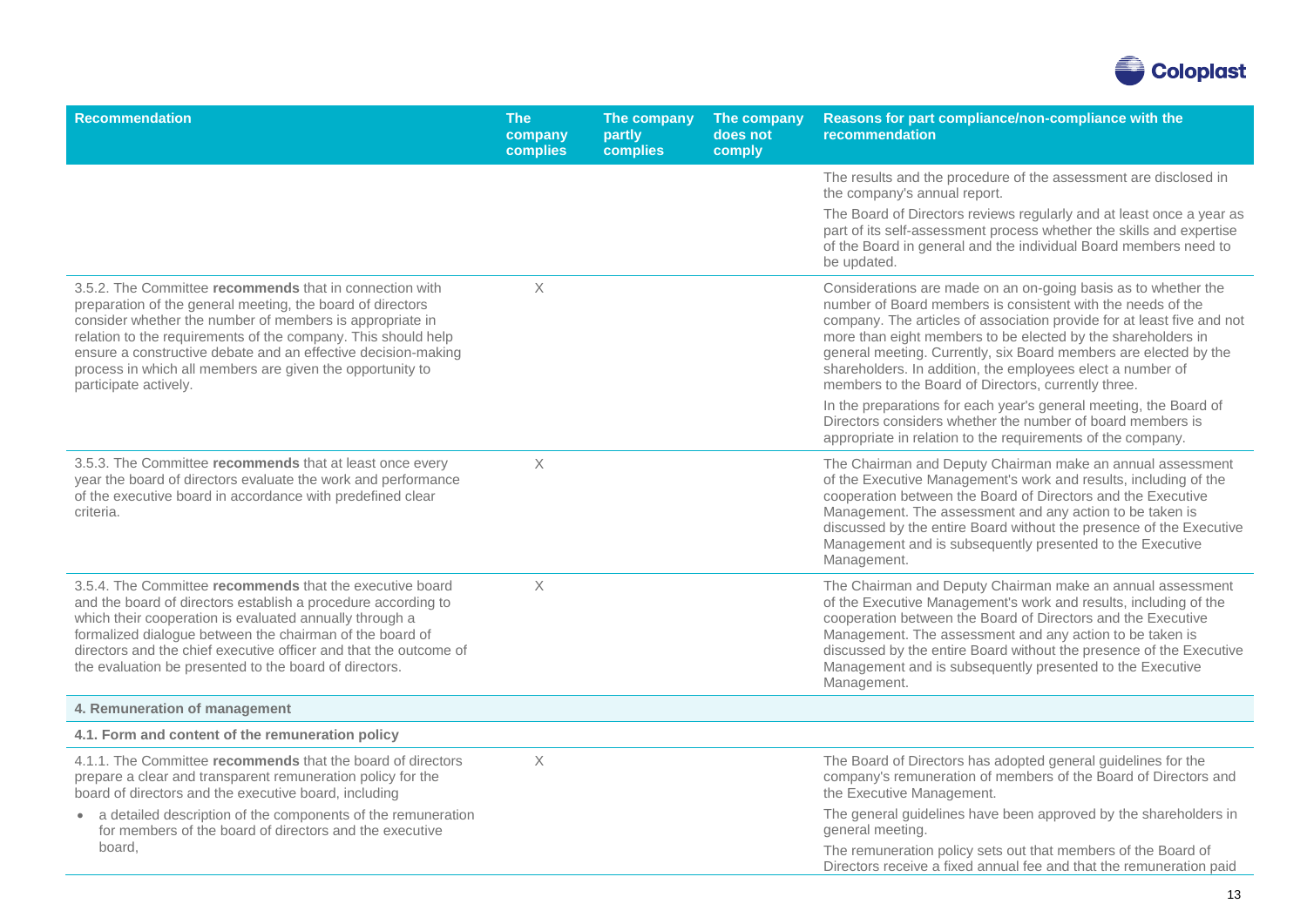

| Recommendation                                                                                                                                                                                                                                                                                                              | <b>The</b><br>company<br><b>complies</b> | The company<br>partly<br><b>complies</b> | The company<br>does not<br>comply | Reasons for part compliance/non-compliance with the<br>recommendation                                                                                                                                                                                                                                                                                                                                                                                                                                                                                                                                                                                                                                                                                                                                                                                                                                                                                                                                                                                                                                                                                                                                                                                                                                                                                                                                                                                                                                                                                                                                                                                                                                                                                                                                                                                                                          |
|-----------------------------------------------------------------------------------------------------------------------------------------------------------------------------------------------------------------------------------------------------------------------------------------------------------------------------|------------------------------------------|------------------------------------------|-----------------------------------|------------------------------------------------------------------------------------------------------------------------------------------------------------------------------------------------------------------------------------------------------------------------------------------------------------------------------------------------------------------------------------------------------------------------------------------------------------------------------------------------------------------------------------------------------------------------------------------------------------------------------------------------------------------------------------------------------------------------------------------------------------------------------------------------------------------------------------------------------------------------------------------------------------------------------------------------------------------------------------------------------------------------------------------------------------------------------------------------------------------------------------------------------------------------------------------------------------------------------------------------------------------------------------------------------------------------------------------------------------------------------------------------------------------------------------------------------------------------------------------------------------------------------------------------------------------------------------------------------------------------------------------------------------------------------------------------------------------------------------------------------------------------------------------------------------------------------------------------------------------------------------------------|
| • the reasons for choosing the individual components of the<br>remuneration, and<br>• a description of the criteria on which the balance between<br>the individual components of the remuneration is based.<br>The remuneration policy should be approved by the general<br>meeting and published on the company's website. |                                          |                                          |                                   | to members of the Executive Management consists of a fixed and a<br>variable component.<br>The fixed component consists of a net salary, pension contribution<br>and other benefits. The variable component consists of a bonus and<br>of options.<br><b>Board of Directors</b><br>Members of the Board of Directors receive a fixed annual fee. The<br>chairman and deputy chairman of the Board of Directors receive a<br>supplement to this fee. The amounts of fees and supplements are<br>approved by the shareholders in general meeting and disclosed in<br>the annual report. Fees are fixed on the basis of fees paid by other<br>companies. Members of the Board of Directors receive no incentive<br>pay.<br><b>Executive Management</b><br>The Chairman and Deputy Chairman perform an annual review of<br>the remuneration paid to members of the Executive Management.<br>The remuneration paid to members of the Executive Management<br>consists of a fixed and a variable component. The fixed pay consists<br>of a net salary, pension contribution and other benefits. The value of<br>each of those components for each member of the Executive<br>Management is disclosed in the annual report. As an element of the<br>variable pay, members of the Executive Management may receive<br>an annual bonus, subject to the achievement of certain<br>benchmarks. The bonus proportion may vary among the members<br>of the Executive Management, but is subject to a maximum of 25%<br>of their annual remuneration. The actual bonus paid to each<br>member of the Executive Management is disclosed in the Annual<br>Report. At the date of adoption of these guidelines, the bonus<br>benchmarks are based on value creation and profitability, but they<br>may be changed by the Board of Directors. Any such change will be<br>communicated in a company announcement. |
|                                                                                                                                                                                                                                                                                                                             |                                          |                                          |                                   | Another element of the variable pay is made up of options and is<br>intended to ensure that the Executive Management's incentive<br>correlates with the long-term creation of shareholder value. For that<br>same reason, the option plan is revolving and not subject to the<br>achievement of defined benchmarks.<br>Members of the Executive Management are awarded a number of                                                                                                                                                                                                                                                                                                                                                                                                                                                                                                                                                                                                                                                                                                                                                                                                                                                                                                                                                                                                                                                                                                                                                                                                                                                                                                                                                                                                                                                                                                             |
|                                                                                                                                                                                                                                                                                                                             |                                          |                                          |                                   | options each year with a value equal to a maximum of 40% of the<br>Executive Management's remuneration. The value is calculated in<br>accordance with the Black-Scholes formula. Options are awarded at<br>a strike price which is 15% higher than the market price at the<br>award date calculated as the average price of all trades on the last<br>trading day of the calendar year. The options have a term of five                                                                                                                                                                                                                                                                                                                                                                                                                                                                                                                                                                                                                                                                                                                                                                                                                                                                                                                                                                                                                                                                                                                                                                                                                                                                                                                                                                                                                                                                        |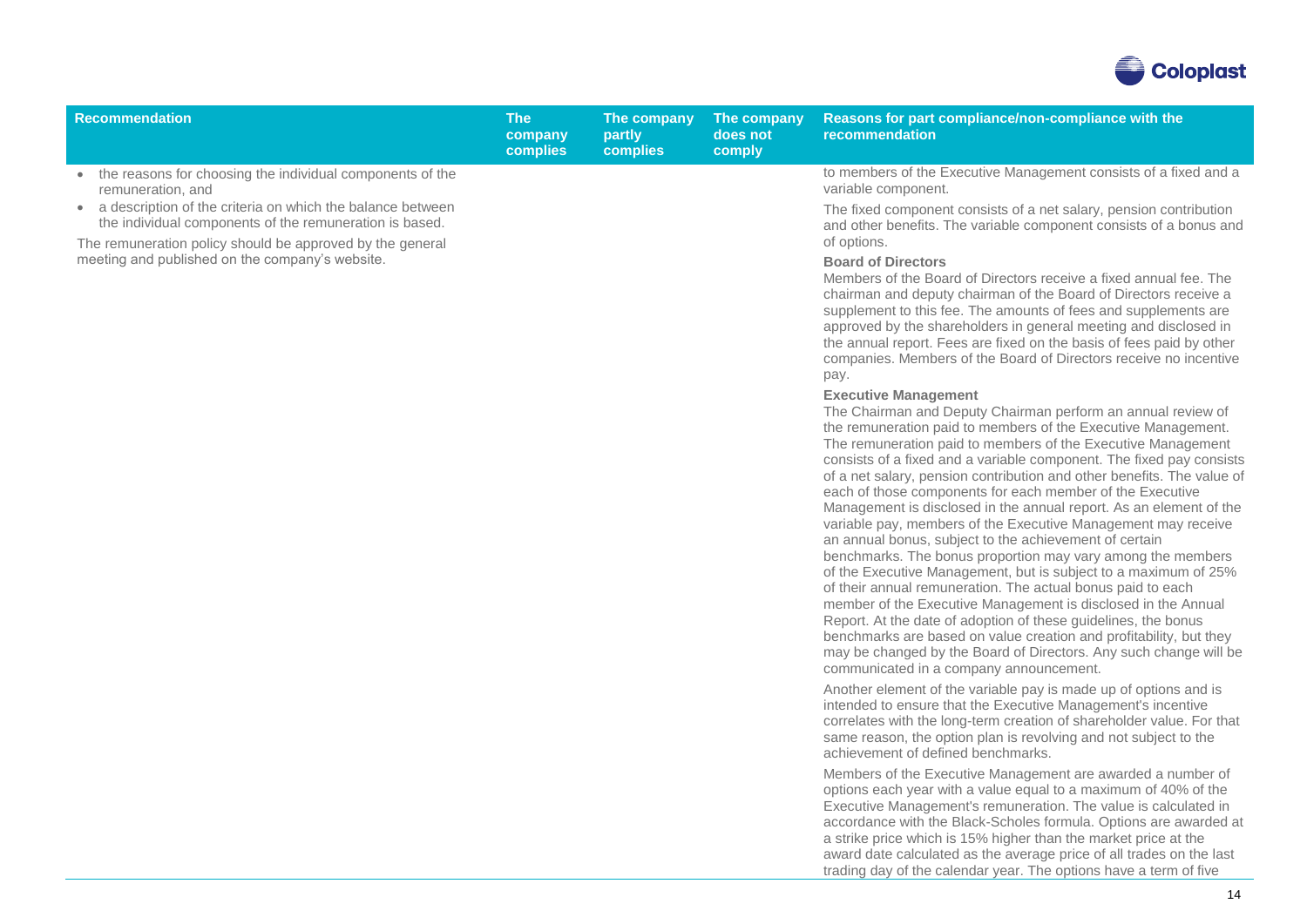

| <b>Recommendation</b>                                                                                                                                                                                                                                                                                                                                                                                                                                                                                                                                                                                                                                                                                                                                                                                                                                                           | <b>The</b><br>company<br>complies | The company<br>partly<br>complies | The company<br>does not<br>comply | Reasons for part compliance/non-compliance with the<br>recommendation                                                                                                                                                                                                                                                                                                                                                                                                                                                                |
|---------------------------------------------------------------------------------------------------------------------------------------------------------------------------------------------------------------------------------------------------------------------------------------------------------------------------------------------------------------------------------------------------------------------------------------------------------------------------------------------------------------------------------------------------------------------------------------------------------------------------------------------------------------------------------------------------------------------------------------------------------------------------------------------------------------------------------------------------------------------------------|-----------------------------------|-----------------------------------|-----------------------------------|--------------------------------------------------------------------------------------------------------------------------------------------------------------------------------------------------------------------------------------------------------------------------------------------------------------------------------------------------------------------------------------------------------------------------------------------------------------------------------------------------------------------------------------|
|                                                                                                                                                                                                                                                                                                                                                                                                                                                                                                                                                                                                                                                                                                                                                                                                                                                                                 |                                   |                                   |                                   | years and are exercisable after three years. The number of options<br>awarded to each member of the Executive Management and their<br>value is disclosed in the annual report. Options in the Executive<br>Management share option plan are covered by the company's<br>holding of treasury shares.<br>In addition, the Chairman and Deputy Chairman of the Board<br>perform an annual review of the remuneration paid to members of                                                                                                 |
|                                                                                                                                                                                                                                                                                                                                                                                                                                                                                                                                                                                                                                                                                                                                                                                                                                                                                 |                                   |                                   |                                   | the Executive Management relative to the managements of other<br>Danish companies.                                                                                                                                                                                                                                                                                                                                                                                                                                                   |
|                                                                                                                                                                                                                                                                                                                                                                                                                                                                                                                                                                                                                                                                                                                                                                                                                                                                                 |                                   |                                   |                                   | The Board of Directors considers the remuneration policy to be<br>clear and easily understandable.                                                                                                                                                                                                                                                                                                                                                                                                                                   |
|                                                                                                                                                                                                                                                                                                                                                                                                                                                                                                                                                                                                                                                                                                                                                                                                                                                                                 |                                   |                                   |                                   | The policy is disclosed in the annual report.                                                                                                                                                                                                                                                                                                                                                                                                                                                                                        |
| 4.1.2. The Committee recommends that, if the remuneration<br>policy includes variable components,<br>• limits be set on the variable components of the total<br>remuneration package,<br>• a reasonable and balanced linkage be ensured between<br>remuneration for governing body members, expected risks<br>and the value creation for shareholders in the short and long<br>terms,<br>• there be clarity about performance criteria and measurability<br>for award of variable components,<br>• there be criteria ensuring that qualifying periods for variable<br>components in remuneration agreements are longer than<br>one calendar year, and<br>• an agreement is made which, in exceptional cases, entitles<br>the company to reclaim in full or in part variable components<br>of remuneration that were paid on the basis of data, which<br>proved to be misstated. | X                                 |                                   |                                   | The remuneration policy defines limits for the variable components,<br>and the Board of Directors believes there is a reasonable and<br>balanced linkage between the remuneration, expected risks and<br>value creation in both the short and the long term. We have ensured<br>clarity about the performance criteria and clearly defined<br>benchmarks.<br>The criteria for some of the variable components extend further than<br>one calendar year.<br>Coloplast's current remuneration agreements contain claw back<br>clauses. |
| 4.1.3. The Committee recommends that remuneration of<br>members of the board of directors does not include share<br>options.                                                                                                                                                                                                                                                                                                                                                                                                                                                                                                                                                                                                                                                                                                                                                    | X                                 |                                   |                                   | Members of the Board of Directors receive a fixed annual fee and<br>are not eligible for share option or warrant programmes. The<br>Chairman and Deputy Chairman of the Board of Directors receive a<br>supplement to their board remuneration.                                                                                                                                                                                                                                                                                      |
| 4.1.4. The Committee recommends that if share-based<br>remuneration is provided, such programmes be established as<br>roll-over programmes, i.e. the options are granted periodically<br>and should have a maturity of at least three years from the date<br>of allocation.                                                                                                                                                                                                                                                                                                                                                                                                                                                                                                                                                                                                     | X                                 |                                   |                                   | Members of the Executive Management are awarded a number of<br>options each year with a value equal to a maximum of 40% of the<br>Executive Management's remuneration. The value is calculated in<br>accordance with the Black-Scholes formula. Options are awarded at<br>a strike price which is 15% higher than the market price at the<br>award date calculated as the average price of all trades on the last<br>trading day of the calendar year.                                                                               |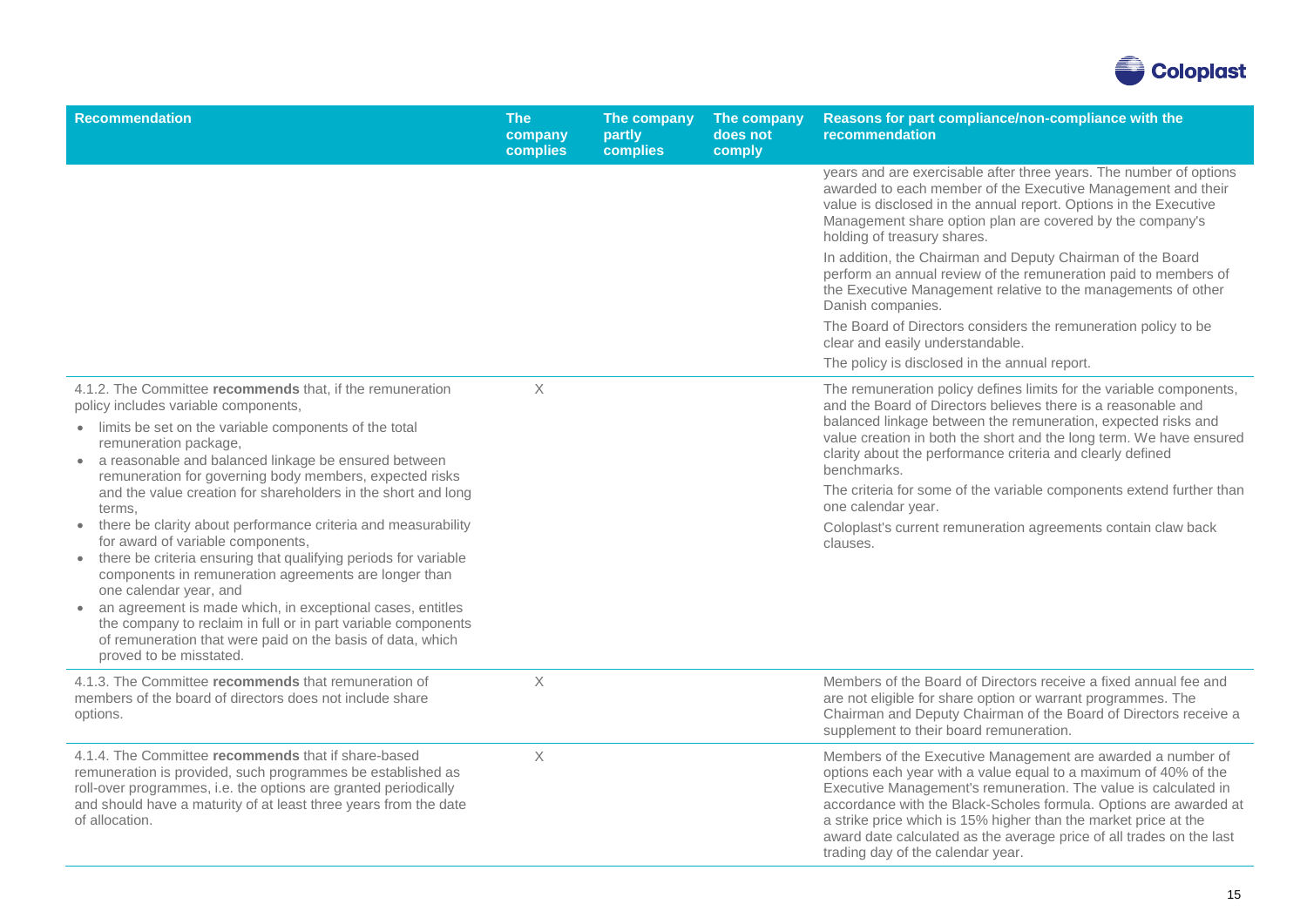

| <b>Recommendation</b>                                                                                                                                                                                                                                                                                                                                                                                           | <b>The</b><br>company<br>complies | The company<br>partly<br>complies | The company<br>does not<br>comply | Reasons for part compliance/non-compliance with the<br>recommendation                                                                                                                                                                                                                               |
|-----------------------------------------------------------------------------------------------------------------------------------------------------------------------------------------------------------------------------------------------------------------------------------------------------------------------------------------------------------------------------------------------------------------|-----------------------------------|-----------------------------------|-----------------------------------|-----------------------------------------------------------------------------------------------------------------------------------------------------------------------------------------------------------------------------------------------------------------------------------------------------|
|                                                                                                                                                                                                                                                                                                                                                                                                                 |                                   |                                   |                                   | The options have a term of five years and are exercisable after<br>three years. The number of options awarded to each member of the<br>Executive Management and their value is disclosed in the annual<br>report.                                                                                   |
|                                                                                                                                                                                                                                                                                                                                                                                                                 |                                   |                                   |                                   | Options in the Executive Management share option plan are<br>covered by the company's holding of treasury shares.                                                                                                                                                                                   |
| 4.1.5. The Committee recommends that agreements on<br>termination payments should not amount to more than two<br>years' annual remuneration.                                                                                                                                                                                                                                                                    | X                                 |                                   |                                   | Termination payments are capped at a maximum of two years'<br>remuneration.                                                                                                                                                                                                                         |
| 4.2. Disclosure of the remuneration policy                                                                                                                                                                                                                                                                                                                                                                      |                                   |                                   |                                   |                                                                                                                                                                                                                                                                                                     |
| 4.2.1. The Committee recommends that the company's<br>remuneration policy and compliance with this policy be explained<br>and justified annually in the chairman's statement at the<br>company's general meeting.                                                                                                                                                                                               | $\mathsf X$                       |                                   |                                   | The company's remuneration policy and compliance with this policy<br>is explained and motivated in the Chairman's report at the<br>company's annual general meeting.                                                                                                                                |
| 4.2.2. The Committee recommends that the proposed<br>remuneration for the board of directors for the current financial<br>year be approved by the shareholders at the general meeting.                                                                                                                                                                                                                          | $\mathsf X$                       |                                   |                                   | Proposals for the remuneration paid to the Board of Directors in<br>respect of the current financial year are approved by the<br>shareholders at the annual general meeting.                                                                                                                        |
| 4.2.3. The Committee recommends that the total remuneration<br>granted to each member of the board of directors and the<br>executive board by the company and other companies in the<br>group, including information on the most important contents of<br>retention and retirement/resignation schemes, be disclosed in<br>the annual report and that the linkage with the remuneration<br>policy be explained. | $\mathsf X$                       |                                   |                                   | The total remuneration paid to each member of the Board of<br>Directors and the Executive Management is disclosed in the annual<br>report.                                                                                                                                                          |
|                                                                                                                                                                                                                                                                                                                                                                                                                 |                                   |                                   |                                   | The members of the Board of Directors are not covered by a<br>pension scheme. However, one Board member is covered by a<br>defined benefit scheme which applied to Board members prior to an<br>amendment to the Articles of Association adopted by the<br>shareholders in general meeting in 2002. |
|                                                                                                                                                                                                                                                                                                                                                                                                                 |                                   |                                   |                                   | The members of the Executive Board are not covered by a defined<br>benefit pension scheme. Individual pension schemes have been<br>agreed with the members of the Executive Management.                                                                                                             |
|                                                                                                                                                                                                                                                                                                                                                                                                                 |                                   |                                   |                                   | Information about the main aspects of severance schemes is<br>disclosed in the company's annual report.                                                                                                                                                                                             |
| 5. Financial reporting, risk management and audits                                                                                                                                                                                                                                                                                                                                                              |                                   |                                   |                                   |                                                                                                                                                                                                                                                                                                     |
| 5.1. Identification of risks and transparency about other relevant information                                                                                                                                                                                                                                                                                                                                  |                                   |                                   |                                   |                                                                                                                                                                                                                                                                                                     |
| 5.1.1. The Committee recommends that the board of directors<br>in the management commentary review and account for the<br>most important strategic and business-related risks, risks in                                                                                                                                                                                                                         | $\times$                          |                                   |                                   | In its reporting, Coloplast also discloses information about the<br>company's CSR, knowledge-related and environmental matters.<br>We issue a progress report on corporate responsibility concurrently                                                                                              |
| connection with the financial reporting as well as for the                                                                                                                                                                                                                                                                                                                                                      |                                   |                                   |                                   | with the annual report due to growing demand from investors                                                                                                                                                                                                                                         |

company's risk management.

with the annual report, due to growing demand from investors, customers, employees and users. The report is prepared in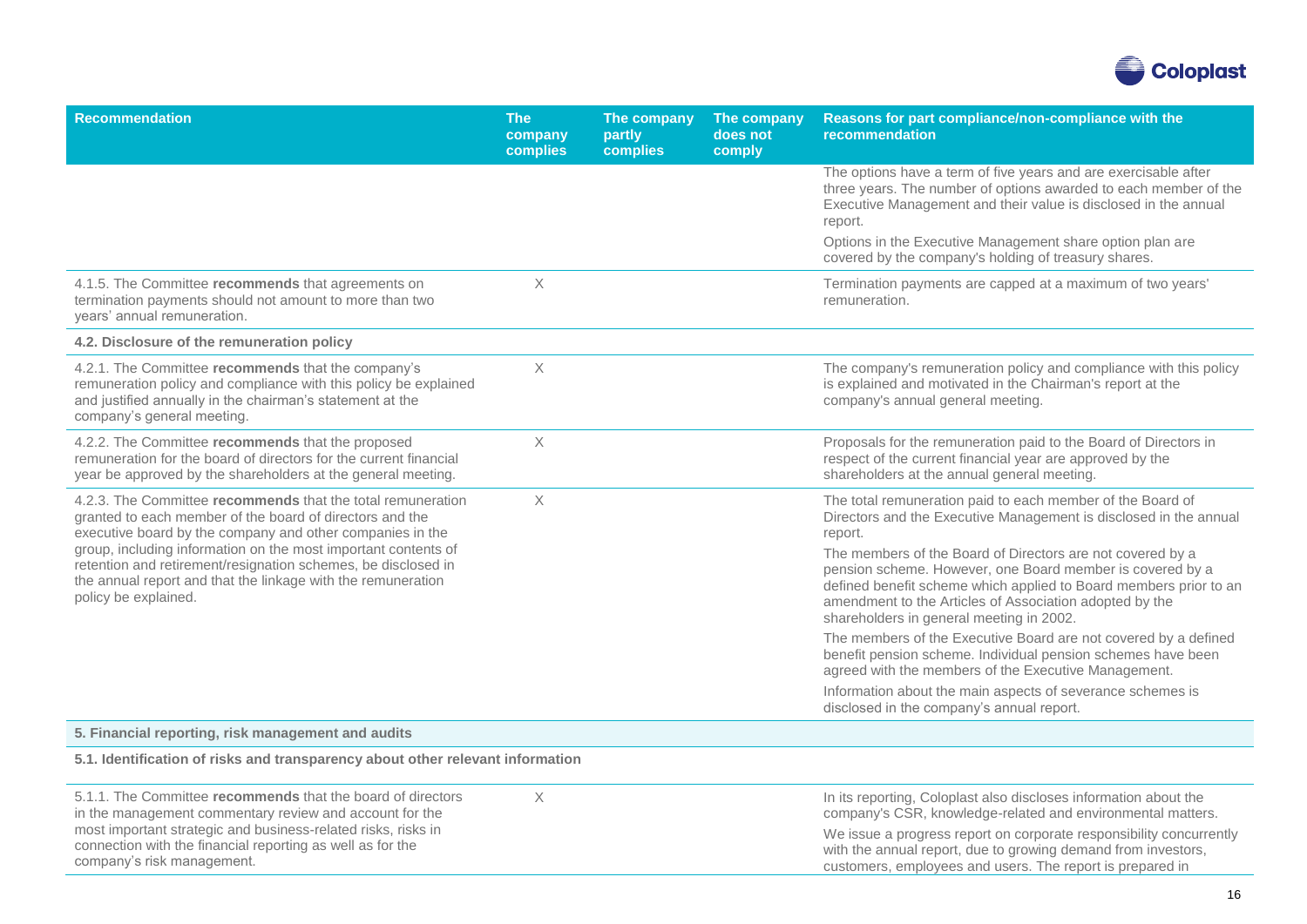

| <b>Recommendation</b>                                                                                                                                                                                                                                                                                                                                                           | <b>The</b><br>company<br>complies | The company<br>partly<br>complies | The company<br>does not<br>comply | Reasons for part compliance/non-compliance with the<br>recommendation                                                                                                                                                                                                                             |
|---------------------------------------------------------------------------------------------------------------------------------------------------------------------------------------------------------------------------------------------------------------------------------------------------------------------------------------------------------------------------------|-----------------------------------|-----------------------------------|-----------------------------------|---------------------------------------------------------------------------------------------------------------------------------------------------------------------------------------------------------------------------------------------------------------------------------------------------|
|                                                                                                                                                                                                                                                                                                                                                                                 |                                   |                                   |                                   | compliance with the principles of the Global Reporting Initiative<br>(GRI) and the UN Global Compact.                                                                                                                                                                                             |
|                                                                                                                                                                                                                                                                                                                                                                                 |                                   |                                   |                                   | The management in each of Coloplast's individual business units<br>and staff functions is responsible for identifying and managing risk<br>factors in their part of the organisation. The most significant risks<br>are reported quarterly to Corporate Risk Management.                          |
|                                                                                                                                                                                                                                                                                                                                                                                 |                                   |                                   |                                   | This reporting process together with organisational risk interviews<br>leads to a quarterly risk update for the Executive Management and<br>the Board of Directors.                                                                                                                               |
|                                                                                                                                                                                                                                                                                                                                                                                 |                                   |                                   |                                   | The Executive Management is responsible for the company's<br>overall approach to risk taking and for aligning this approach with<br>Coloplast's overall strategies and policies.                                                                                                                  |
|                                                                                                                                                                                                                                                                                                                                                                                 |                                   |                                   |                                   | The Executive Management is also responsible for validating risk<br>responses to the most significant risks.                                                                                                                                                                                      |
|                                                                                                                                                                                                                                                                                                                                                                                 |                                   |                                   |                                   | The Board of Directors reviews and considers, on a quarterly basis,<br>the conclusions and recommendations submitted by the Executive<br>Management.                                                                                                                                              |
|                                                                                                                                                                                                                                                                                                                                                                                 |                                   |                                   |                                   | The management's review in the annual report contains information<br>about the company's management of business risks.                                                                                                                                                                            |
| 5.2. Whistleblowing scheme                                                                                                                                                                                                                                                                                                                                                      |                                   |                                   |                                   |                                                                                                                                                                                                                                                                                                   |
| 5.2.1. The Committee recommends that the board of directors<br>decide whether to establish a whistleblower scheme for<br>expedient and confidential notification of possible or suspected<br>wrongdoing.                                                                                                                                                                        | $\times$                          |                                   |                                   | Coloplast established a global whistleblowing scheme in October<br>2010 to enable expedient and confidential notification of unlawful or<br>unethical behaviour. The scheme allows employees as well as<br>external parties to report online or by telephone in about ten<br>different languages. |
| 5.3. Contact to auditor                                                                                                                                                                                                                                                                                                                                                         |                                   |                                   |                                   |                                                                                                                                                                                                                                                                                                   |
| 5.3.1. The Committee recommends that the board of directors<br>ensure regular dialogue and exchange of information between<br>the auditor and the board of directors, including that the board of<br>directors and the audit committee at least once a year meet with<br>the auditor without the executive board present. This also<br>applies to the internal auditor, if any. | $\mathsf X$                       |                                   |                                   | The Board of Directors has and maintains regular contact with the<br>auditors.                                                                                                                                                                                                                    |
|                                                                                                                                                                                                                                                                                                                                                                                 |                                   |                                   |                                   | The auditors report to the Board of Directors by way of long-form<br>audit reports.                                                                                                                                                                                                               |
|                                                                                                                                                                                                                                                                                                                                                                                 |                                   |                                   |                                   | In addition, the auditors attend audit committee meetings as and<br>when necessary, and they always attend the board meeting at<br>which the annual report is considered and approved.                                                                                                            |
|                                                                                                                                                                                                                                                                                                                                                                                 |                                   |                                   |                                   | The audit committee meets with the auditors twice a year and<br>otherwise at the auditors' request.                                                                                                                                                                                               |
|                                                                                                                                                                                                                                                                                                                                                                                 |                                   |                                   |                                   | The Board of Directors meets with the auditors at least once a year<br>without the Executive Board being present.                                                                                                                                                                                 |